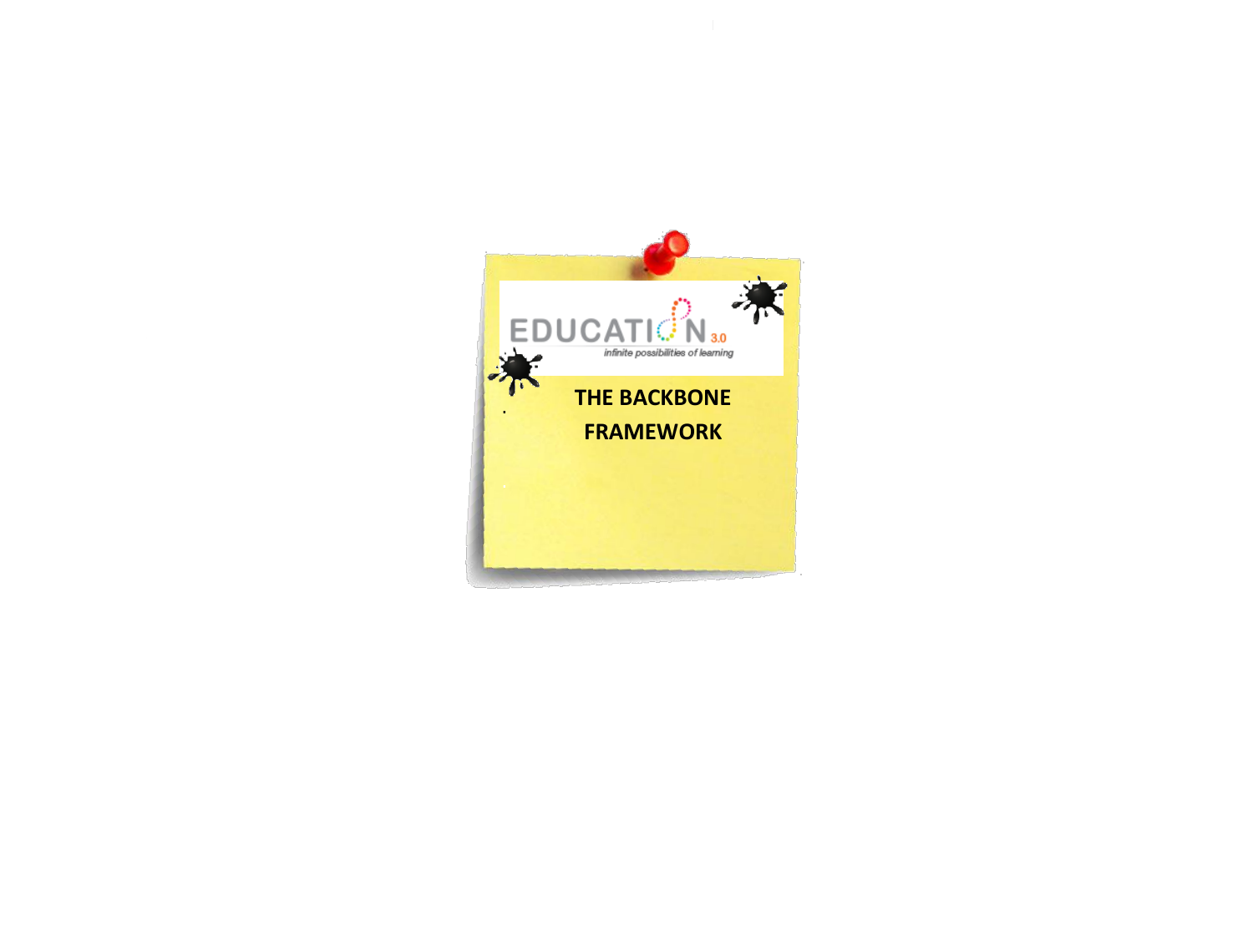

## **INTRODUCTION**

We all live in the ambit of our socio cultural environment which in turn, shapes our lives. We continually interact with the people around us and our physical environment. Although this process may unfold differently for different individuals yet it is majorly guided by the predominant culture that we adhere to. From the very beginning when a child tries to construct the reality of the world for herself/himself, s/he does so in close connection with the socio cultural values.

The English word 'culture' has been derived from the latin word 'colere' which means learn or learning. Culture is the sum total of all what the member of a community learns, gather, prefer to retain value and put into practice in their personal and social behavior.

According to the eminent American cultural anthropologist Herskovits, culture is the 'man-made part of environment'. The world or the whole environment on this planet can be divided into two phenomena- Nature and Culture.

Whatever The Divine or the creator has created constitutes Nature, such as land, hills, rivers, minerals, seasons, sun, moon etc. all those ideas and things that have been created by man by learning from nature, from his experience of life in the society, as a result of his inner thinking and assessment, and out of his love, motivation, taste or hobby etc. constitutes the culture of his community or group. It is in this totality, that a leaner **Experience** with his/her immediate nature and **educate** to grow. The experience and learn together create the term **Experiential Education**.

Perhaps education starts in much early and a child get education by his self teaching of own surroundings include School, Parents, Neighborhood, Country or the Environment around.

**Education 3.0** provides the stimulus to think, the platform to act and the response of action are all grounded in this natural and socio-cultural context of immediate surroundings.

Keeping the vision of National Curriculum Framework 2005 (**NCF 2005**) on **Experiential Education** as our foundation and to make education complete and contextual, it is an effective blend of School curriculum, project-based learning and outdoor education, also including 10 **Core Life Skills,** given by World Health Organization (WHO) and recognized by Central Board of Secondary Education (CBSC).

**Education 3.0** is specially created to cater to the needs of 21<sup>st</sup> century school children and take them beyond classrooms through various projects both in-house and outdoors.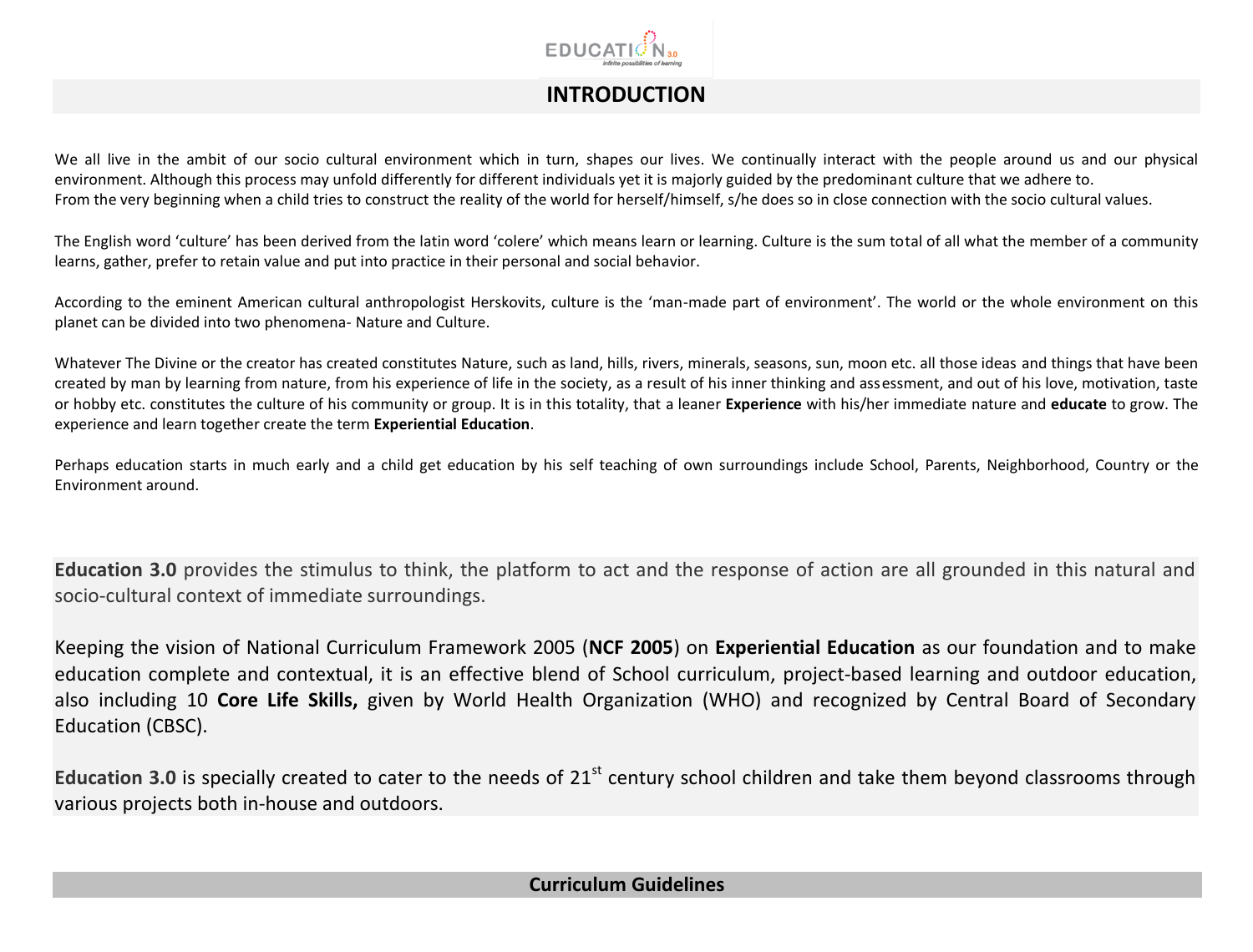

# **PESPECTIVES ON EDUCATION**

From the Indian and Western philosophers'

Since time immemorial, education is estimated as the right road to progress and prosperity. Different educationists' thoughts from both Eastern and Western side have explained the term 'education' according to the need of the hour. These definitions are explained below:

While the Indian thinkers want to street on spiritualism and perennial truth, the Western philosophers differ in their meaning according to need and convenience of the circumstance.

#### **Ancient Indian thinkers:**

(1) Rig-Veda – Education man self-reliant and others. (2) Upanishads –The end product of Education is to get salvation. (3) Shankaracharya- Education is the realization of the Self. (4) Kautilya- Education means training for the country and love for the nation.

#### **Modern thinkers:**

(1) Sri Aurobindo- Education means helping the growing soul to draw out that is in itself. (2) Sri Dayananda – Education is a means for character formation and righteous living. (3) Guru Rabindranath Tagore- Education enables the mind to find out the ultimate truth, which gives us the wealth of inner light and love and gives significance to life. (4) Swami Vivekananda- Education is the manifestation of divine perfection already existing in man. (5) Gandhi ji- By education, I mean an all-round drawing out of the best in the child and man-body, mind and spirit.

#### **Western thinkers:**

Western thinkers interpret education as follows:

(1) Plato- Education is the capacity to feel pleasure and pain at the right moment. (2) Aristotle- Education is the creation of a sound mind in a sound body. (3) Pestalozzi- Education is natural, harmonious and progressive development of man's innate powers. (4) Froebel- Education is enfoldment of what is already enfolded in the germ. (5) T.P. Nunn- Education is the complete development of the individuality of the child. (6) Ross- The aim of education is the development of valuable personality and spiritual individuality. (7) John Dewey- Education is the process of living through a continuous reconstruction of experiences.

#### **National Policy on Education, 1986:**

The National System of Education will be based on a national curricular framework, which contains a common core along with other components that are flexible. The common core will include the history of India's freedom movement, the constitutional obligations and other content essential to nurture national identity. These elements will cut across subject areas and will be designed to promote values such as India's common cultural heritage, egalitarianism, democracy and secularism, equality of sexes, protection of environment, removal of social barriers, observance of small family norm and inculcation of scientific temper. All educational programmes will be carried on in strict conformity with secular values. India has always worked for peace and understanding between nations, treating the whole world as one family. Besides, awareness of the inherent equality of all will be created through the core curriculum. The purpose is to remove prejudices and complexes transmitted through the social environments as follows

- connecting knowledge to life outside the school,
- ensuring that learning is shifted away from rote methods,
- provide for overall development of children rather than remain textbook centric,
- making examinations more flexible and integrated into classroom life and,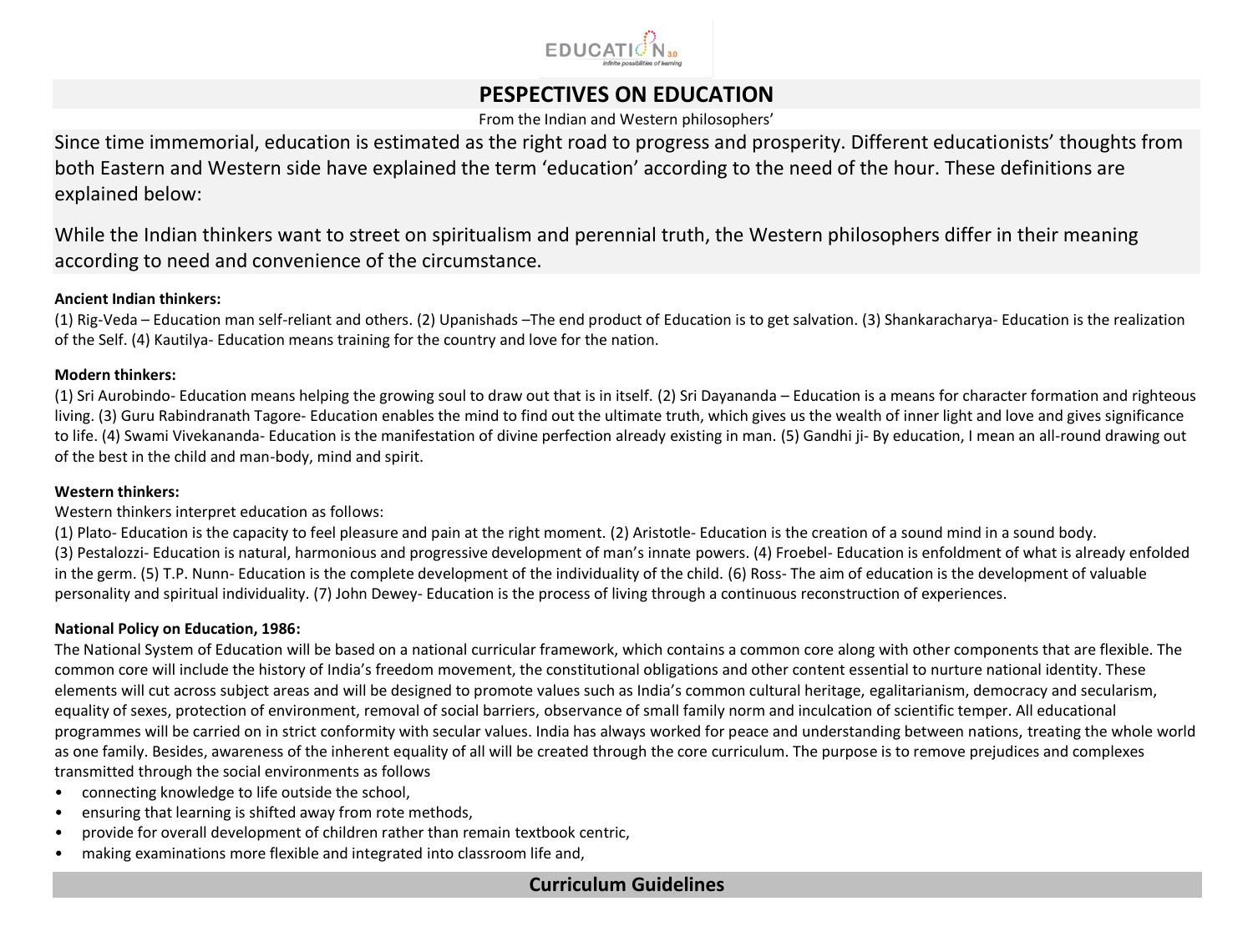

# **A REFLECTION ON THE CURRENT SYSTEM**

Animal school - In 1939 George Reavis, Assistant Superintendent of Cincinnati Public Schools

*Once upon a time the animals decided they must do something heroic to meet the problems of a "new world" so they organized a school. They had adopted an activity curriculum consisting of running, climbing, swimming and flying. To make it easier to administer the curriculum, all the animals took all the subjects.*

*The duck was excellent in swimming. In fact, better than his instructor. But he made only passing grades in flying and was very poor in running. Since he was slow in running, he had to stay after school and also drop swimming in order to practice running. This was kept up until his webbed feet were badly worn and he was only average in swimming. But average was acceptable in school so nobody worried about that, except the duck.*

*The rabbit started at the top of the class in running but had a nervous breakdown because of so much makeup work in swimming.*

*The squirrel was excellent in climbing until he developed frustration in the flying class where his teacher made him start from the ground up instead of the treetop down. He also developed a "charlie horse" from overexertion and then got a C in climbing and D in running.*

*The eagle was a problem child and was disciplined severely. In the climbing class, he beat all the others to the top of the tree but insisted on using his own way to get there.*

*At the end of the year, an abnormal eel that could swim exceeding well and also run, climb and fly a little had the highest average and was valedictorian.*

*The prairie dogs stayed out of school and fought the tax levy because the administration would not add digging and burrowing to the curriculum. They apprenticed their children to a badger and later joined the groundhogs and gophers to start a successful private school.*

It is so easy to get caught up in a curriculum-driven agenda, particularly in the current climate of educational "accountability" and drive for standardized testing. Schools need to prove to parents, the public at large and government bureaucracy that they are delivering the goods. Often this happens at the expense of individual children who just don't seem to fit the norm. Standardized (but often overstuffed) programs are designed around what society at large, and particular interest groups argue, that all people need to know. Unfortunately these agendas often fail to meet the real needs of any individual child, but are able to create an illusion of success by ensuring that at least the average achievement is acceptable.

**Education 3.0** is not like the Animal School, and it is imperative that we remind ourselves of this regularly. We also have to be in the system to bring a change. Experiential Education, is what recommended by various organizational bodies.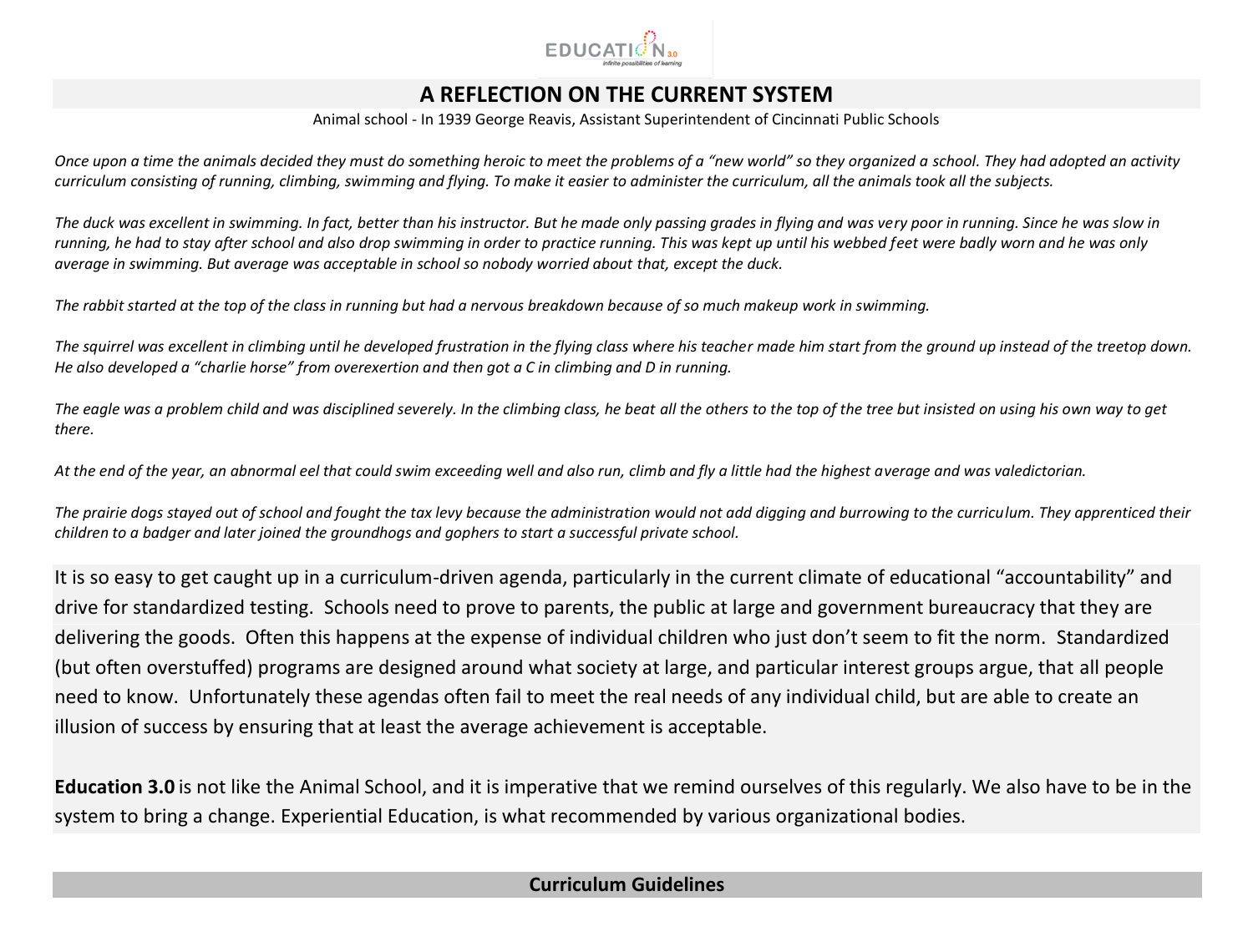

## **WHY TO CHANGE?**

*Changing Paradigm - Sir Ken Robinson*

"Every country on earth at the moment is reforming public education. There are 2 reasons for it

**1. Economic**

**How do we educate our children to take place in the econimies of the 21st century?**

Given that we can't anticipate what the economy will look like at the end of next week

**2. Cultural** 

#### **How do we educate our children so that we have a cultural identity so that we can pass on the cultural geans?**

**The problem is???** We are trying to meet the future by doing what they did in the past, on the way we are alienating million of children.

When we went to school, we were kept there, with a story that if you study well, do hard work, go to a college and then get a better job. Our children don't believe that and its better not to.

Before the mid of 19<sup>th</sup> century there were no need of public education. The current system education was designed and concaved and structured for a different age.

#### **1. In the intellectual culture of the enlighten**

#### **2. Industraial revolution**

It was driven by an economic imperative of the time with running right through it with an intellectual model of the mind.

- 1. Deductive reasoning
- 2. Knowledge of the classics reasoning

What we meant as Academic ability that is in the glean pool of public education where we define as two type of people

- 1. Academic people
- 2. Non academic people.

For this reason many brilliant people think they are not. This kind of model creates a chaos.

Our children are leaving in the most in stencil stimulating period on history of the earth. They are preceived with information from every platform like cell phones, media, computer, internet, and iphones getting distracted from all the learning from school as they have been built for a standarised testing.

**The current education is modeled on the interest of industralisation** and in the image of it. For example institutions are still organised on factory lines like ringing bells, separate facilities, separate subjects etc. We still educate children by batches or according to the system through age groups. It's mainly because for the growth of standarised testing and standarised curriculum.

If we can go just in the opposite direction that's what is meant by changing the paradigm."

**Education 3.0** helps the 21<sup>st</sup> century students to break the prototype pattern of the current system.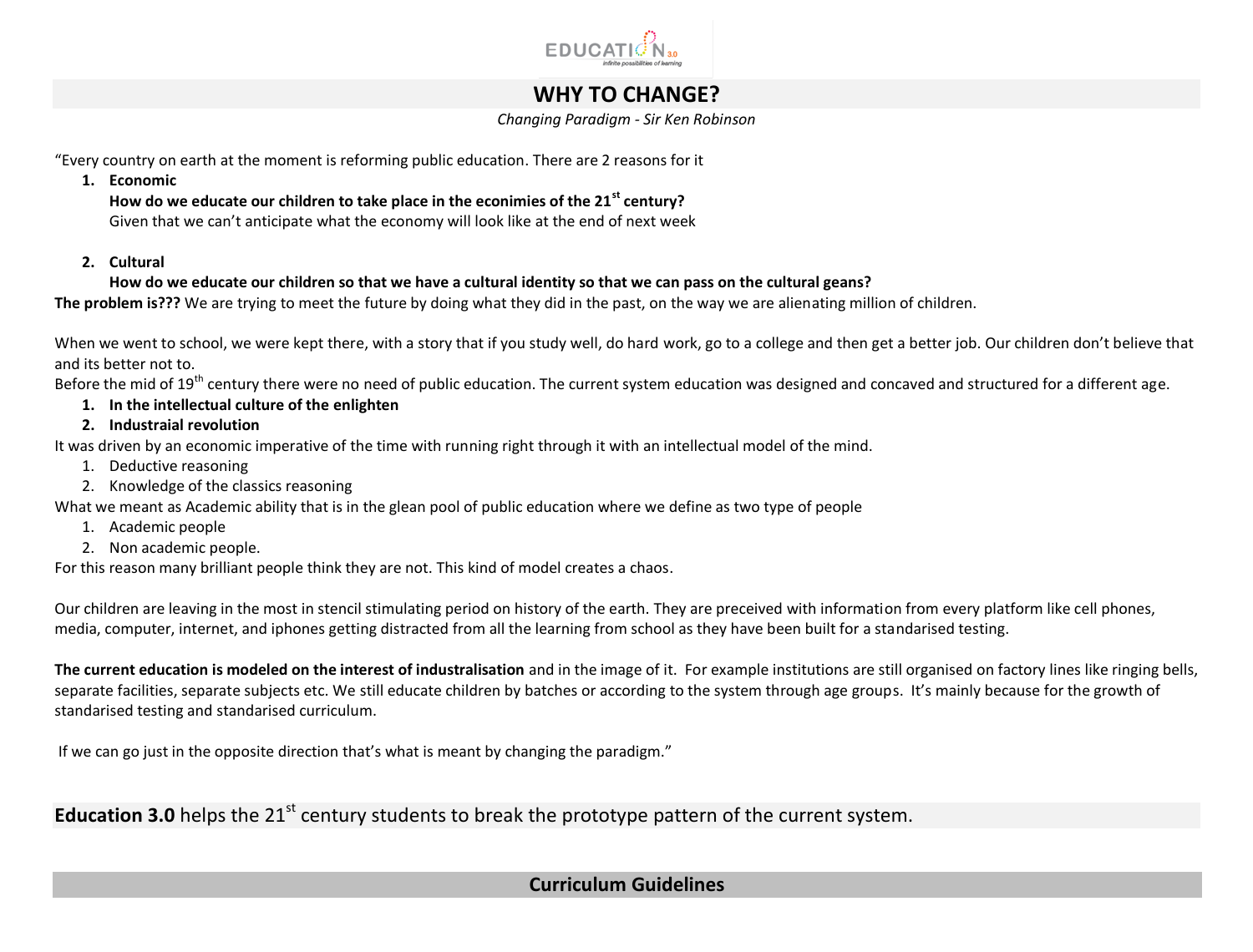

### **THE GUIDING PRINCIPAL**

*Integral Education*

Education to be complete must have five principal aspects corresponding to the five principal activities of the human being; the physical, the vital, the mental, the psychic and the spiritual. Usually, these phases of education follow chronologically the growth of the individual; this, however, does not mean that one of them should replace another, but that all must continue, completing one another until the end of his life.

**Physical education** had three principal aspects: (1) control and discipline of the functioning of the body; (2) an integral, methodical and harmonious development of all the parts and movements of the body; and (3) correction of any defects and deformities.

Of all education**, vital education** is perhaps the most important, the most indispensable. Yet it is rarely taken up and pursued with discernment and method. There are several reasons for this: first, the human mind is in a state of great confusion about this particular subject; secondly, the undertaking is very difficult and to be successful in it one must have endless endurance and persistence and a will that no failure can weaken.

A true **mental education**, which will prepare man for a higher life, has five principal phases. Normally these phases follow one after another, but in exceptional individuals they may alternate or even proceed simultaneously. These five phases, in brief, are:

- (1) Development of the power of concentration, the capacity of attention.
- (2) Development of the capacities of expansion, widening, complexity and richness.
- (3) Organisation of one's ideas around a central idea, a higher ideal or a supremely luminous idea that will serve as a guide in life.
- (4) Thought-control, rejection of undesirable thoughts, to become able to think only what one wants and when one wants.
- (5) Development of mental silence, perfect calm and a more and more total receptivity to inspirations coming from the higher regions of the being.

With **psychic education** we come to the problem of the true motive of existence, the purpose of life on earth, the discovery to which this life must lead and the result of that discovery: the consecration of the individual to his eternal principle.

The first and perhaps the most important point is that the mind is incapable of judging **spiritual things**. All those who have written on this subject have said so; but very few are those who have put it into practice. And yet, in order to proceed on the path, it is absolutely indispensable to abstain from all mental opinion and reaction.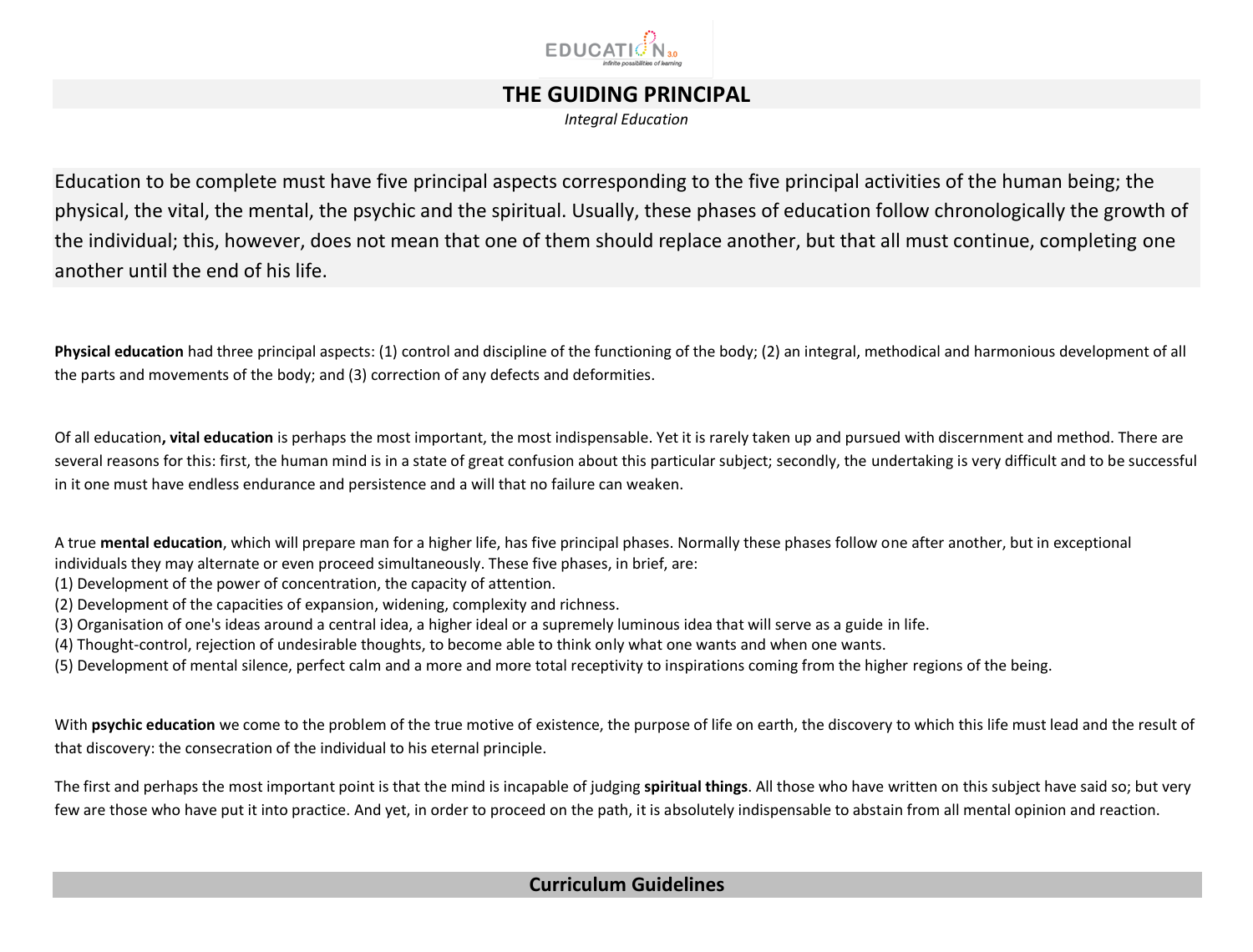

# **EVOLUTION**

• Education 1.0 is largely a one-way process. Students attend university to get education from professors who might teach by lecturing with notes, handouts, textbooks, videos, and in the Web. Students consume the information resources delivered to them; if students engage in activities based on those resources, they usually engage by themselves or in isolated local groups. Rarely do results of those activities loop back to the information resources students consume in carrying out those activities out.

• Education 2.0 sparks more interaction between the teacher and student; student to student; and student to content or expert. Education 2.0 uses Web 2.0 technologies to enhance traditional approaches, and uses blogs, podcasts, social bookmarking, and participation tools, but mostly within the framework of Education 1.0. Education is not transformed, but the groundwork for broader transformation is being laid down.

• Education 3.0 is characterized by rich, cross-institutional, cross-cultural educational opportunities where learners create and share artifacts; and students learn beyond classroom activities through self experiences and enquiry. The distinction between artifacts, people, process, space, and time becomes blurred. Institutions adapt to meet the challenges of opportunities presented.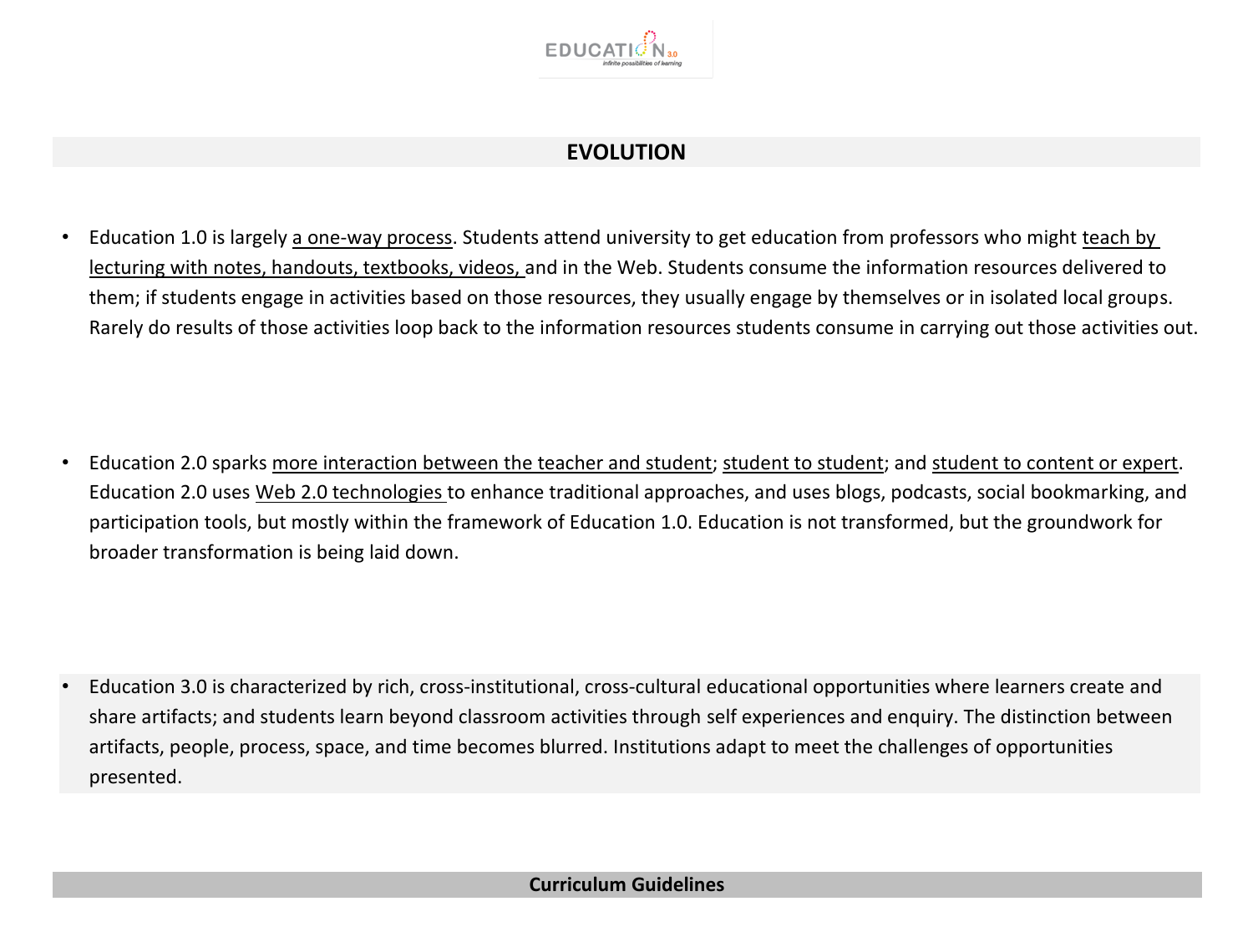

### **APPROACH**

**Education 3.0** refers to as educational theories or institutions which are informed by **alternative thoughts**. Experiential Education regards the child as a growing soul and helps him to bring out all that is best, most powerful, most innate and living in his nature.

It helps the child develop all facets of his personality and awaken his latent possibilities so that he acquires

- a strong, supple, healthy, beautiful body
- a sensitive, emotionally refined, energetic personality
- a wide-ranging, lively intelligence and will through experiences
- the subtler spiritual qualities that unify and harmonies the being around his inmost Truth or Soul

The focus and emphasis in Experiential Education is not just information and skills acquisition but also self-development, triggered from within the child and supported and nourished by teachers and parents. Every experience becomes a learning tool for the child as he grows. IE helps him to integrate with his true self, his surroundings, his society, his country and humanity in other words, to become the complete being, the integrated being that he is meant to be.

**An experiential approach** to education supports the continuing and evolving growth of learners and educators along the entire spiral of development over the full span of life.

- Experiential education includes approaches to education from biological, neurological, societal, cultural, psychological, and spiritual fields of study.
- It involves considering the individual and collective aspects of teachers and students,
- $\checkmark$  Includes the interior and exterior modes of experience and reality.
- $\checkmark$  Considers the many developmental lines in a human being  $-c$ ognitive, emotional, interpersonal, artistic, moral and spiritual

# **THE ART OF TEACHING**

Students need to be "trained" to learn the rules and to speak the language of their medium, but more importantly, they are encouraged to develop their own habits of mind and to acquire the discipline of continuing to work in the face of not being able to get the answers right away. They learn how to not give up until they get there. What else do students learn as in an ideal education system (**we indicate as Experiential Approach**)?

They learn how their first answer may not be the best. They learn how the last answer may help you get to the next, but it won't be the next answer. They learn how there might be more than one way of interpreting or doing something. They learn how skill and knowledge in their discipline is a means and a beginning, not an end. They learn how to live with uncertainty, to pursue outcomes that are not predetermined. They learn how one must risk the thing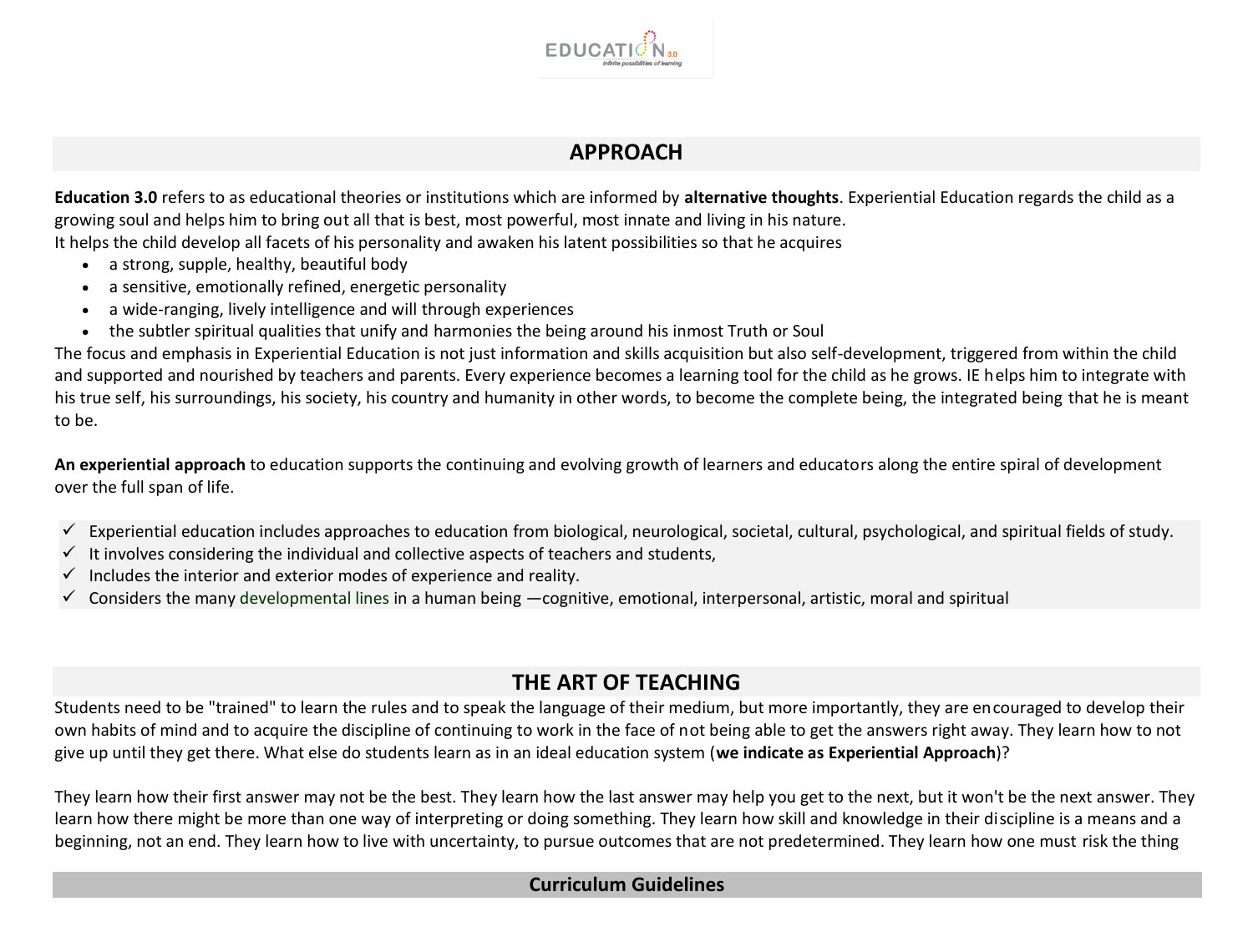

one cares most about. They learn how to look anywhere and everywhere for answers. They learn how nothing is sacred and everything is sacred. They learn how to let go of the shore and push off into the middle of the river.

# **DIFFERENCE IN APPROACH**

| <b>Activities/Interactions Often</b><br>Observed in Traditional approach | How this is Different from our<br>approach                                                                                                              | <b>Comments</b>                                                                                                                                                                                                                                                                                                                                                                |
|--------------------------------------------------------------------------|---------------------------------------------------------------------------------------------------------------------------------------------------------|--------------------------------------------------------------------------------------------------------------------------------------------------------------------------------------------------------------------------------------------------------------------------------------------------------------------------------------------------------------------------------|
| The teacher is a taskmaster                                              | Teachers are guides, helpers, and<br>co-learners                                                                                                        | In the experiential classroom the content and mode of learning is decided<br>together with the children; individual choices are welcomed and respected                                                                                                                                                                                                                         |
| Product based goals are test<br>scores and degrees                       | Process based development of the<br>child includes:- discovery of life-<br>purpose, exploration of inner<br>nature, joy of learning for its own<br>sake | By becoming aware of their unique capacities, not only will students be<br>academic achievers, they will further become aware of their life purpose                                                                                                                                                                                                                            |
| Classrooms have up to 36<br>children with one teacher                    | Ratio is 12 students to one or more<br>teachers                                                                                                         | Small class size and individual attention allow for the "minimum syllabus" (or<br>the standard academic achievement expected in most academic institutions<br>of a certain age group) to be easily and comfortably met during the year and<br>then the child goes on to create an individual syllabus for themselves, based<br>on their own interests and personal development |
| The teacher asks questions with<br>yes/no or one or two word<br>answers  | Teachers ask open ended questions                                                                                                                       | Open questions help to create self awareness in children and help them to<br>reflect on their outlook in life                                                                                                                                                                                                                                                                  |
| Children are compared with each<br>other, often seen in grading          | Teachers help the child to gain<br>confidence in his own capacities                                                                                     | Comparison with other children erodes confidence; when a child is helped to<br>observe him/herself they learn to make conscious choices                                                                                                                                                                                                                                        |
| The teacher see mistakes as a                                            | Learning can take place through                                                                                                                         | Making mistakes is a natural by-product of learning and allows the child to                                                                                                                                                                                                                                                                                                    |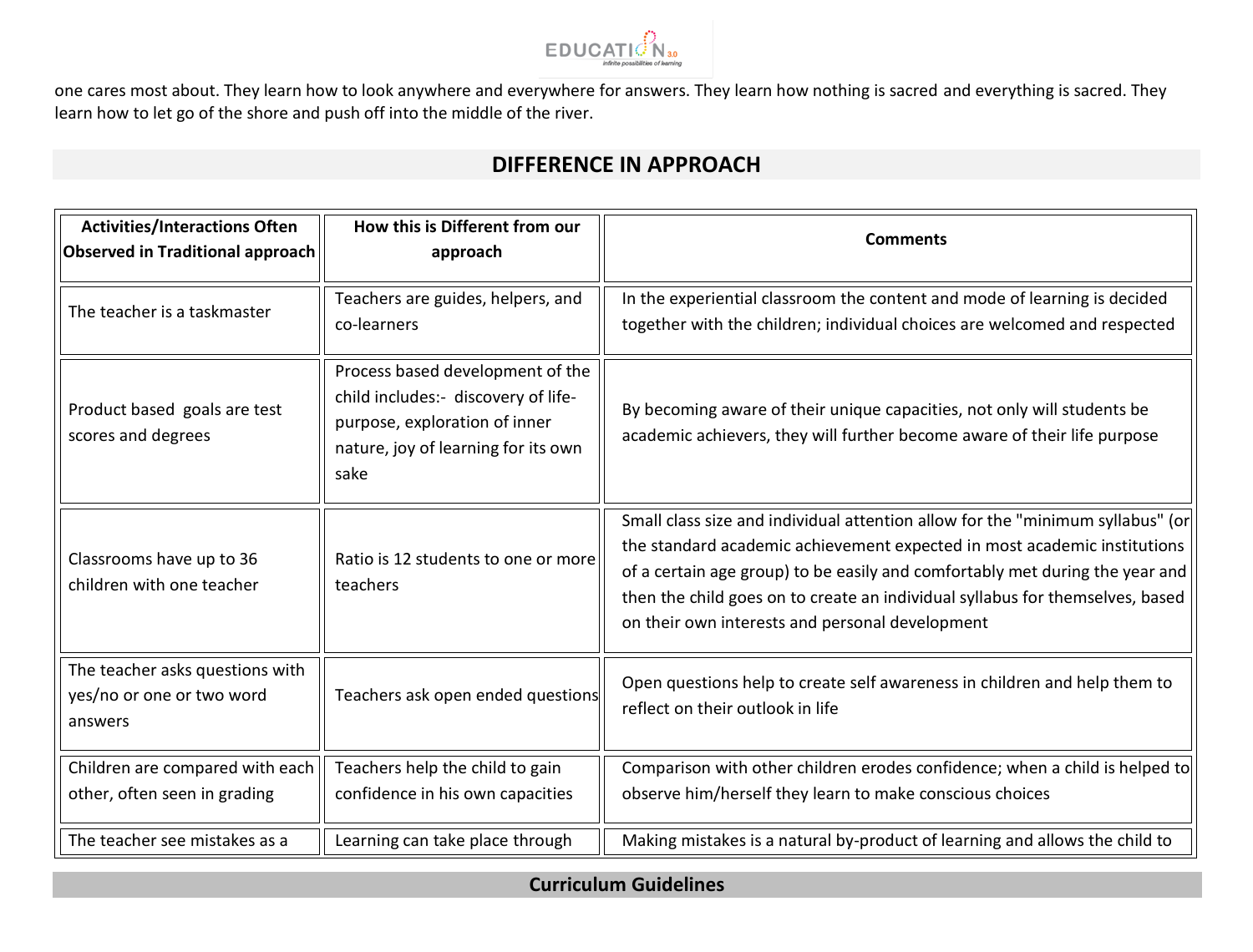

| waste of time                                                                                 | trial and error, risk taking is<br>encouraged                                                                                                                               | understand there is always more room for improvement                                                                                                                                       |
|-----------------------------------------------------------------------------------------------|-----------------------------------------------------------------------------------------------------------------------------------------------------------------------------|--------------------------------------------------------------------------------------------------------------------------------------------------------------------------------------------|
| Children are told what to do                                                                  | Learning is seen as self discovery<br>and self development                                                                                                                  | Students are given time for space and reflection                                                                                                                                           |
| The teacher teaches the same<br>lesson to every one in the class                              | Teachers provide opportunity for<br>the child to make real and<br>conscious choices and is allowed a<br>variety in content of learning                                      | By offering choices, the students' become aware of their own likes and<br>dislikes; their own capacities and difficulties and helps them find their own<br>way to maximum self-development |
| The child is given consequences<br>by the teacher                                             | Teachers help the child to see that<br>their choices have consequences                                                                                                      | The responsibility for learning shifts more and more to the child as the child<br>grows                                                                                                    |
| The teacher scold, excessively<br>praise, or judge children through<br>tests and examinations | Teachers help the child to strive for<br>perfections through their own<br>inner qualities                                                                                   | Children learn to look within themselves, become self-aware, courageous,<br>and intrinsically motivated with a genuine love of learning                                                    |
| The teacher uses the same<br>standards to decide how to teach<br>the class                    | Teachers are tasked with having a<br>deep understanding of each<br>individual student in the class and<br>guides them according to their own<br>capabilities and uniqueness | Children are honored for their own development and unique qualities and<br>the curriculum is fitted to their personal needs and interests                                                  |
| Children learn through rote<br>memorization and lecture in the<br>classroom                   | Children are provided with hands<br>on experience so that they can<br>relate things to themselves and<br>connect them to their own lives                                    | When children learn experientially, it gives them an innate understanding,<br>and they can grasp, connect to incorporate, and expand this information to<br>help them learn further        |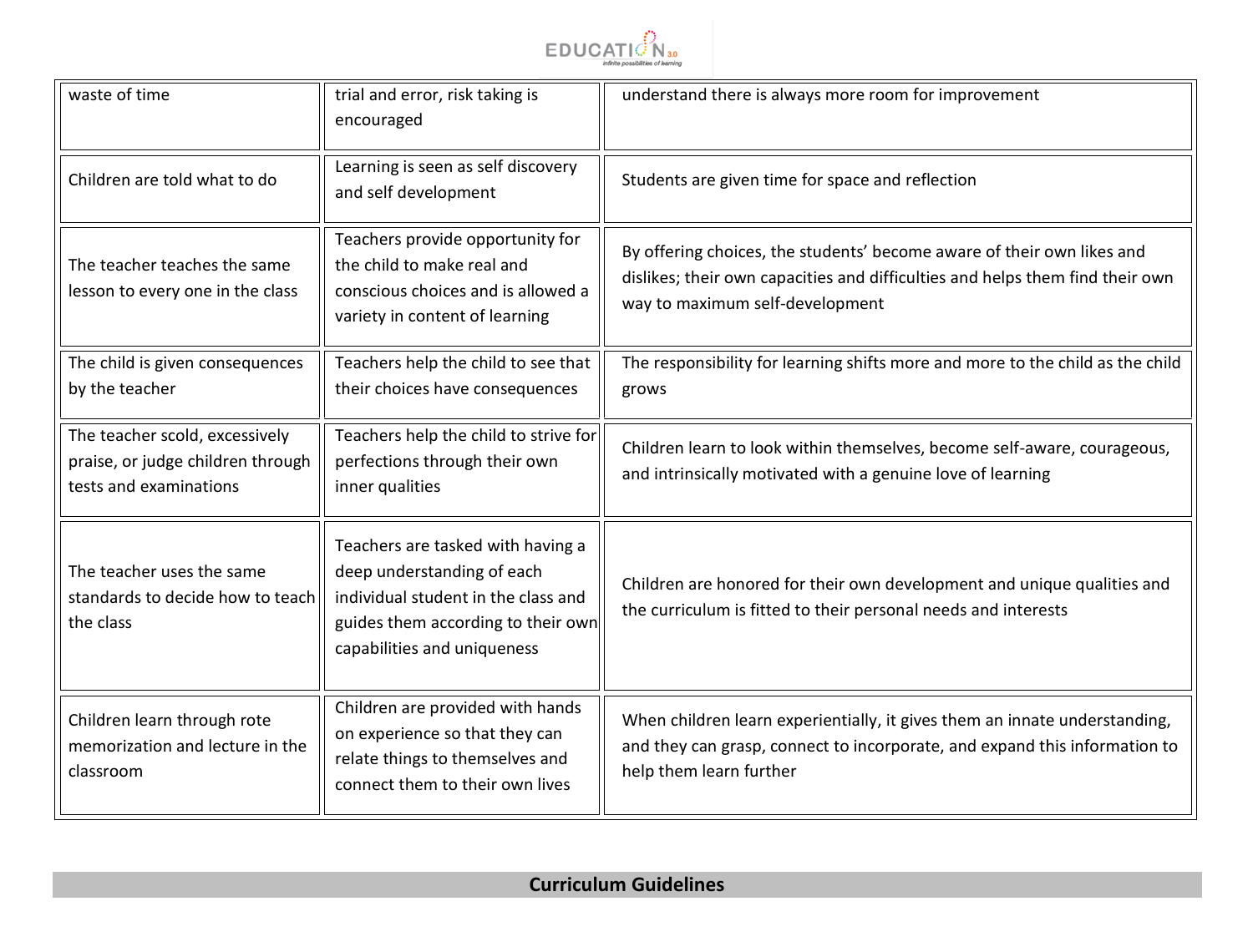

### **IN RELATION TO NCF 2005**

The present National Curriculum Framework 2005 proposes five guiding principles for curriculum development: (i) connecting knowledge to life outside the school; (ii) ensuring that learning shifts away from rote methods; (iii) enriching the curriculum so that it goes beyond textbooks; (iv) making examinations more flexible and integrating them with classroom life; and (v) nurturing an overriding identity informed by caring concerns within the democratic polity of the country. In the context of environmental-related awareness, NCF-2005's vision implies an approach which cuts across the traditional boundaries separating one subject from another. According to this approach, knowledge of environment concerns and the

activities, which might depend this knowledge and develop a positive attitude, need to be infused in the subject matter of all areas of the school curriculum at different stages.

**The NCF 2005 document** also focuses on experiential education approach, almost exclusively on the "how", the methodology and that is the aspect of what is generally known as "child-centered education reform". But how does NCF deal with experiential education approach, either in theory or practice? The document says, for example, "The child's community and local environment form the primary context in which learning takes place and in which knowledge acquires its significance. In the context of environmental-related awareness, NCF-2005's vision implies an approach which cuts across the traditional boundaries separating one subject from another. According to this approach, knowledge of environment concerns and the activities, which might deepen this knowledge and develop a positive attitude, need to be infused in the subject matter of all areas of the school curriculum at different stages.

NCF-2005 perceives school children as ecologists in their own right who need to be nurtured by a flexible school routine and teachers who engage with children in the construction of knowledge. The aim at exposing students to the real life world around them, both in nature and society, in order to enable them to examine, assess and interpret the problems and concerns related to the environment.The success of this effort crucially depends on the interest and encouragement that school, principals, teachers, parents and the civil society in general show for encouraging children to carry out the projects and activities outlined in the present textbooks/project series.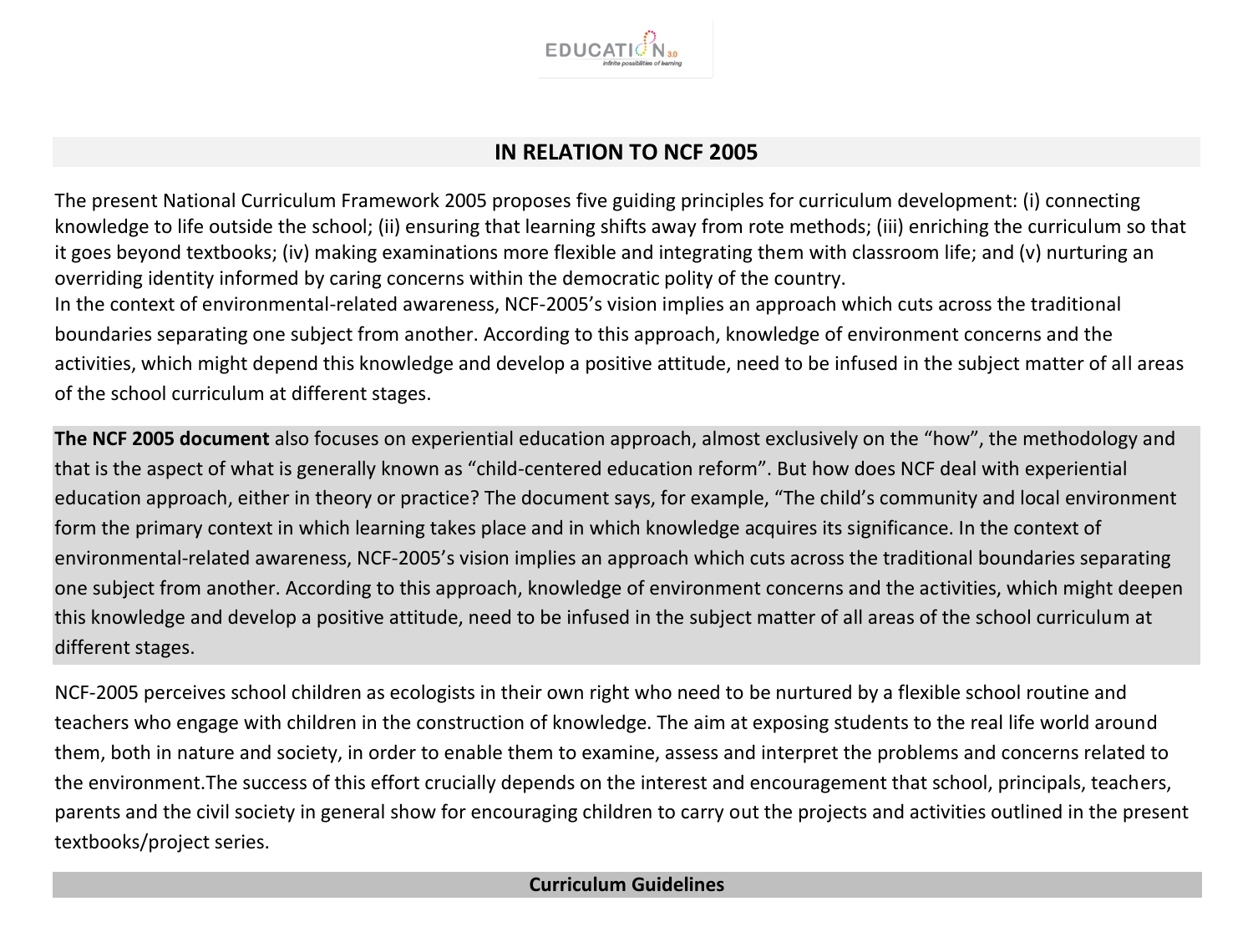

It is extremely important that students **project work** is assessed in a holistic manner, giving due regard to the motivation and enthusiam of each student rather than through the conventional system of evaluation which ignores individuality and originality.

## **IN RELATION PROJECT BASED LEARNING**

PBL enhances the quality of learning and leads to higher-level cognitive development through students' engagement with complex, novel problems. It is also clear that PBL teaches students complex processes and procedures such as planning and communicating. Accomplishing these goals, however, requires time for both teachers and students to master the behaviors and strategies necessary for successful PBL. In addition to research, convincing reports have come from teachers that PBL is a rigorous, relevant, and engaging instructional model that supports authentic inquiry and autonomous learning for students. Along with encouraging academic proficiency and meeting the traditional goals of education, PBL has important benefits for today's students and is directly relatd to the practices of Integral Education. Teachers report that PBL:

- Overcomes the dichotomy between knowledge and thinking, helping students to both "know" and "do."
- Supports students in learning and practicing skills in problem solving, communication, and self-management.
- Encourages the development of habits of mind associated with lifelong learning, civic responsibility, and personal or career success.
- Integrates curriculum areas, thematic instruction, and community issues.
- Assesses performance on content and skills using criteria similar to those in the work world, thus encouraging accountability, goal setting, and improved performance.
- Creates positive communication and collaborative relationships among diverse groups of students.
- Meets the needs of learners with varying skill levels and learning styles.
- Engages and motivates bored or indifferent students.

# **OUTDOOR EDUCATION AND ACADEMIC CURRICULUM WHERE DO THEY MEET**

Most of adventure education philosophy can be traced to Greek origin; they were perhaps the first people who exposed citizens to participation in modern forms of adventures for the sake of 'character' growth. It is intriguing to note that even Alexander the Great was accompanied by scholars as he sailed to conquer the world. For example, let us consider the experience of rock climbing and see how it affects many curricular areas that may be independent / independent to each other.

- **Environmental Science** participants often need to understand the structure, strength of the rocks before climbing and absorbing nature
- **Physics -** climbers rely on the strength of the equipment being used.
- **Maths -** The breaking strength of ropes, carabineers and other belay equipment plays a huge role in the way they are used. The breaking strength of each of these, the actual act of belaying and the wear and tear of hard gear is indeed a lot of hidden maths. Height of the rock, angles and base of the rock plays an important role as integrating maths as a subject.
- **Human relationships** the equation between the climber and the belayer brings out a quintessential human dynamic of trust portraying the importance of the nature and strength of the human relationship. It is also about the skill and understanding of the entire system (rocks, belay, belayer, rope etc.), which plays on the mind of the climber.
- **Social relationship** Background and value system between belayer and children

Hence on adventure education programs students could potentially learn from direct experiences like about the rock formations and strength of the rock (which guides how they hold and use the rock), different equipment being used (the hard gear, its breaking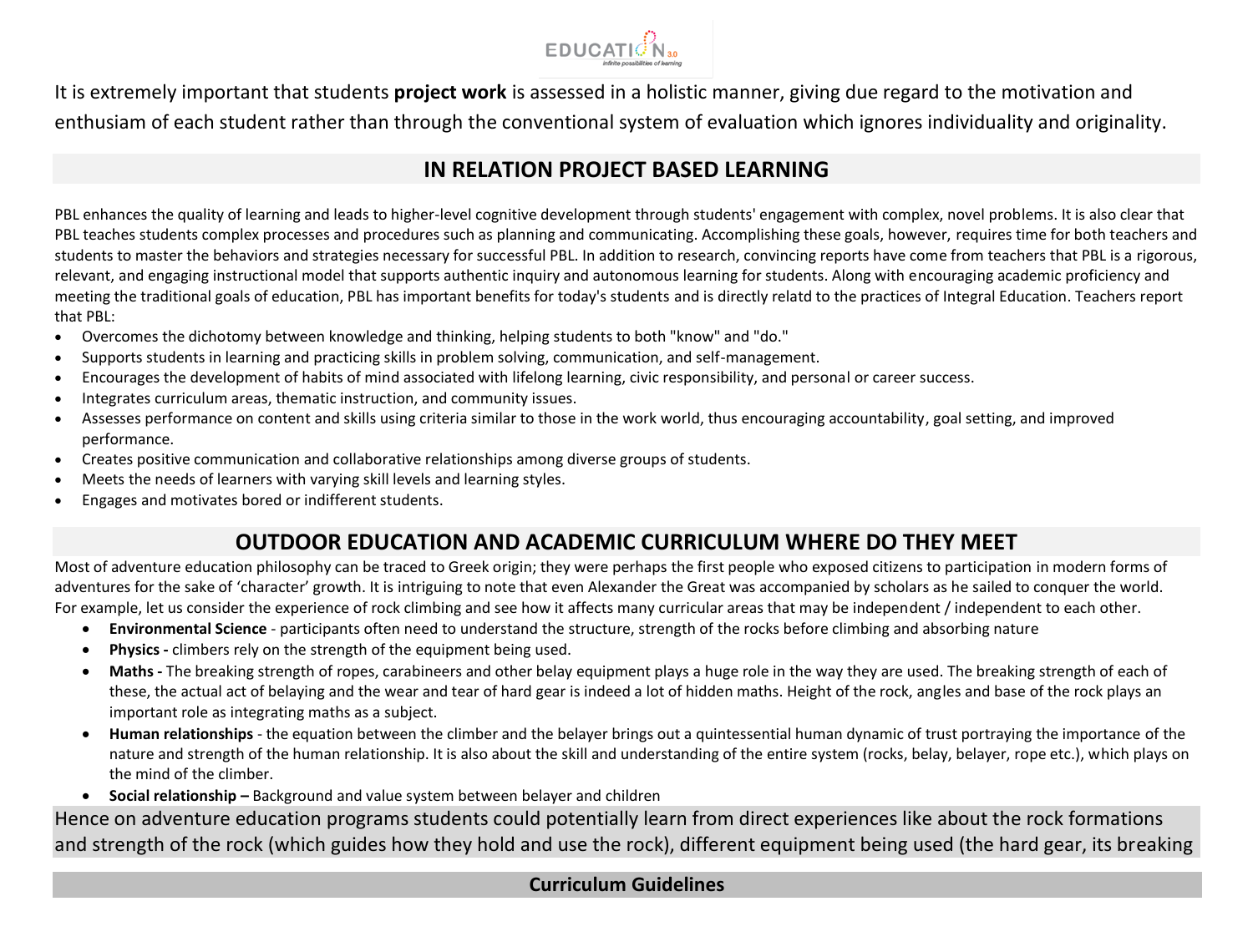

strength etc.), knots to tie into the harness, belay system and finally, achieve a level of mastery where they belay each other on the climb. This kind of interdisciplinary learning is what we must attempt to bring about through adventure/ outdoor based programs based on Environmental studies integrating Maths and Language domains.

# **NCF AND ENVIRONMENTAL EDUCATION**

From the very beginning Environmental studies has been regarded as a separate course of study as prescribed by NCERT.

The National Curriculum Committee had recommended in the 1975 policy document "The Curriculum for the Ten-year School: A Framework", that a single subject 'Environmental Studies' be taught at the every stage.

It had proposed that in the first two years (Class I-II) Environmental Studies will look at both the natural and the social environment, while in Classes III-V there would be separate portions for social studies and general science termed as EVS Part I and Part II. The National Policy on Education 1986 and the National Curriculum Framework (NCF) 1988 also posited the same approach for the teaching of Environmental Studies as projects after the primary level.

Contemporary research on how children learn to make sense of the world around them and how pedagogy in primary school can enable them to develop scientific abilities and understanding in consonance with social and environmental concerns has further supported this integrated structure. The NCF 2000 had recommended that Environmental Studies be taught as an integrated course for the entire primary stage, instead of in two distinct parts devoted to science and social studies in Classes III-V.

So summing up what does Ev.S. as a subject mean in the context of this study, its important to look at concluding views of NCF-2005 about Ev.S. as a subject.

The present syllabus is designed to forge an **experiential perspective** for the primary stage of schooling that draws upon insights from Sciences, Social Sciences and Environmental Education. The National Curriculum Framework 2005 indicates some of the objectives of teaching science and Social Sciences at the primary stage as follows:

- to train children to locate and comprehend relationships between the natural, social and cultural environment;
- to develop an understanding based on observation and illustration, drawn from lived experiences and physical, biological, social and cultural aspects of life, rather than abstractions;
- to create cognitive capacity and resourcefulness to make the child curious about social phenomena, starting with the family and moving on to wider spaces;
- to nurture the curiosity and creativity of the child particularly in relation to the natural environment (including artifacts and people);
- to develop an awareness about environmental issues;
- to engage the child in exploratory and hands-on activities to acquire basic cognitive and psychomotor skills through observation, classification, inference, etc.;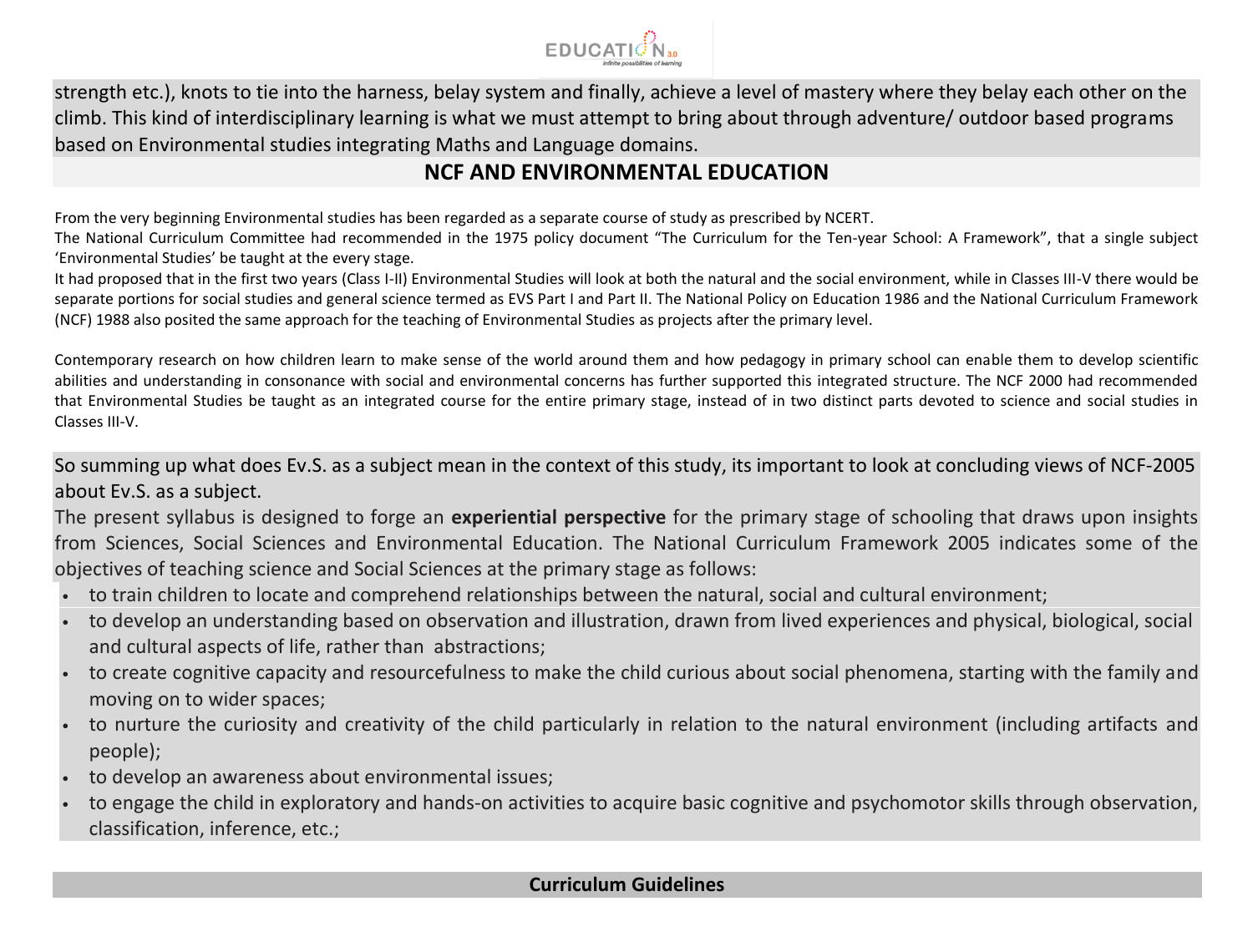

- to emphasise design and fabrication, estimation and measurement as a prelude to the development of technological and quantitative skills at later stages;
- to be able to critically address gender concerns and issues of marginalisation and oppression with values of equality and justice, and respect for human dignity and rights.

# **LANGUAGE FOCUSED IN NCF**

The primary aim is to promote multilingualism and national harmony. The following guidelines may help us achieve this aim:

- Language teaching needs to be multilingual not only in terms of the number of languages offered to children but also in terms of evolving strategies that would use the multilingual classroom as a resource.
- Home language(s) of children, as defined above in 3.1, should be the medium of learning in schools.
- If a school does not have provisions for teaching in the child's home language(s) at the higher levels, primary school education must still be covered through the home language(s). It is imperative that we honour the child's home language(s).
- Children will receive multilingual education for the outset. The three-language formula needs be implemented in its spirit, promote multilingual communicative abilities for multilingual country.
- In the non-Hindi-speaking states, children lea Hindi. In the case of Hindi speaking stat children learn a language not spoken in their ar Sanskrit may also be studied as a Modern Indi Language (MIL) in addition to these languages
- At later stages, study of classical and foreign languages may be introduced.

# **MATHAMETICS FOCUSED IN NCF**

As mathematics is a compulsory subject at the secondary stage, access to quality mathematics education is the right of every child. In the context of univeralisation of education, the first question to ask is, what mathematics can be offered in eight years of schooling that will stand every child in good stead rather than be a preparation for higher secondary education alone?

Vision for School Mathematics

- Children learn to enjoy mathematics rather than fear it.
- Children learn important mathematics: Mathematics is more than formulas and mechanical procedures.
- Children see mathematics as something to talk about, to communicate through, to discuss among them, to work together on.
- Children pose and solve meaningful problems.
- Children use abstractions to perceive relation-ships, to see structures, to reason out things, to argue the truth or falsity of statements.
- Children understand the basic structure of Mathematics: Arithmetic, algebra, geometry and trigonometry, the basic content areas of school Mathematics, all offer a methodology for abstraction, structuration and generalisation.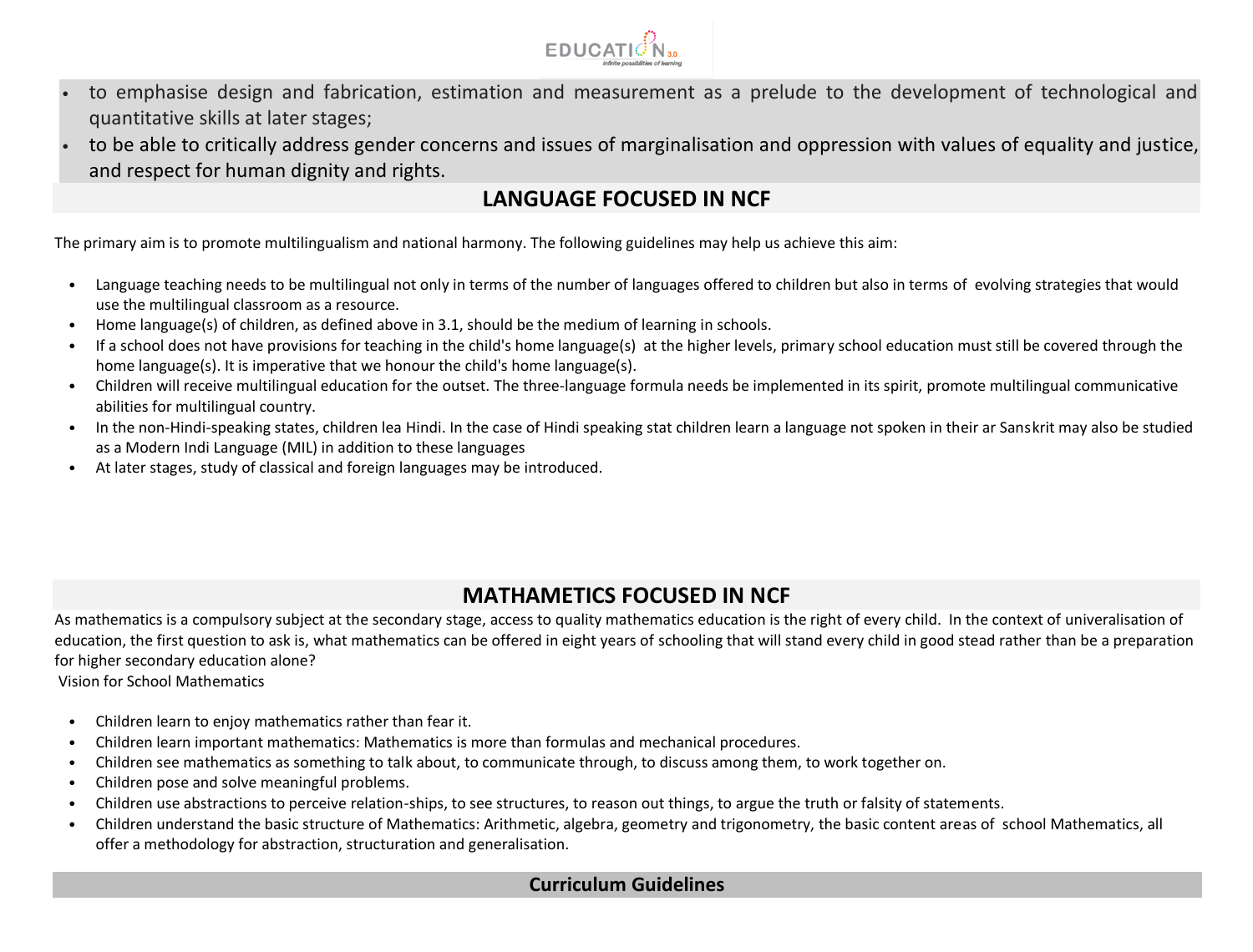

• Teachers engage every child in class with the conviction that everyone can learn mathematics.

# **SCIENCE FOCUSED IN NCF 2005**

Science is a dynamic, expanding body of knowledge, covering ever-new domains of experience. In a progressive forward-looking society , science can play a truly liberating role, helping people escape from the vicious cycle of poverty, ignorance and superstition. The advances in science and technology have transformed traditional fields of work such as agriculture and industry, and led to the emergence of wholly new fields of work. People today are faced with an increasingly fastchanging world where the most important skills are flexibility, innovation and creativity.

These different imperatives have to be kept in mind in shaping science education. Good science education is true to the child, true to life and true to science. This simple observation leads to the following basic criteria of validity of a science curriculum:

1. Cognitive validity requires that the content, process, language and pedagogical practices of the curriculum are age appropriate, and within the cognitive reach of the child.

2. Content validity requires that the curriculum must convey significant and correct scientific information. Simplification of content, which is necessary for adapting the curriculum to the cognitive level of the learner, must not be so trivialised as to convey something basically flawed and/or meaningless. Process validity requires that the curriculum should engage the learner in acquiring the methods and processes that lead to the generation and validation of scientific knowledge and nurture the natural curiosity and creativity of the child in science. Process validity is an important criterion since it helps the student in 'learning to learn' science. Historical validity requires that the science cur riculum be informed by a historical perspective, enabling the learner to appreciate how the concepts of science evolve over time. It also helps the learner to view science as a social enterprise and to understand how social factors influence the development of science. Environmental validity requires that science be placed in the wider context of the learner's environment, local and global, enabling him/her to appreciate the issues at the interface of science technology and society, and equipping him/her with the requisite knowledge and skills to enter

the world of work. Ethical validity requires that the curriculum promote the values of honesty, objectivity cooperation, and freedom from fear and prejudice, and inculcate in the learner a concern for life and preservation of the environment.

## **SOCIAL SCIENCE FOCUSED IN NCF 2005**

It is believed that the social sciences merely transmit information and are text centered. Therefore, the content needs to focus on a conceptual understanding rather lining up facts to be memorized for examinations. Reiterating the recommendations of 'Learning without Burden (1993), emphasis has to be laid on developing concepts and the ability to analyse socio-political realities rather than on the mere retention of information without comprehension. There is also a perception that not many career options are open to students specialising in the social sciences. On the contrary, the social sciences are becoming increasingly relevant for jobs in the rapidly expanding service sector, and also in developing skills of analysis and creativity. In a pluralistic society like ours, it is important that all regions and social groups be able to relate to the textbooks. Relevant local content should be part of the teachinglearning process, ideally transacted through activities drawing on local resources. An epistemological shift is suggested so as to accommodate the multiple ways of imagining the Indian nation. The national perspective needs to be balanced with reference to the local. At the same time, Indian History should not be taught in isolation, and there should be reference to developments in other parts of the world. It is suggested that instead of Civics, the term Political Science be used. Civics appeared in the Indian school curriculum in the colonial period against the background of increasing 'disloyalty' among Indians towards the Raj. Emphasis on obedience and loyalty were the key features of Civics. Political Science treats civil society as the sphere that produces sensitive, interrogative, deliberative, and transformative citizens. Gender concerns need to be addressed in terms of making the perspectives of women integral to the discussion of any historical event and

#### contemporary concerns. This requires an epistemic shift from the patriarchal preconceptions that inform much of the social studies at present. The concerns related to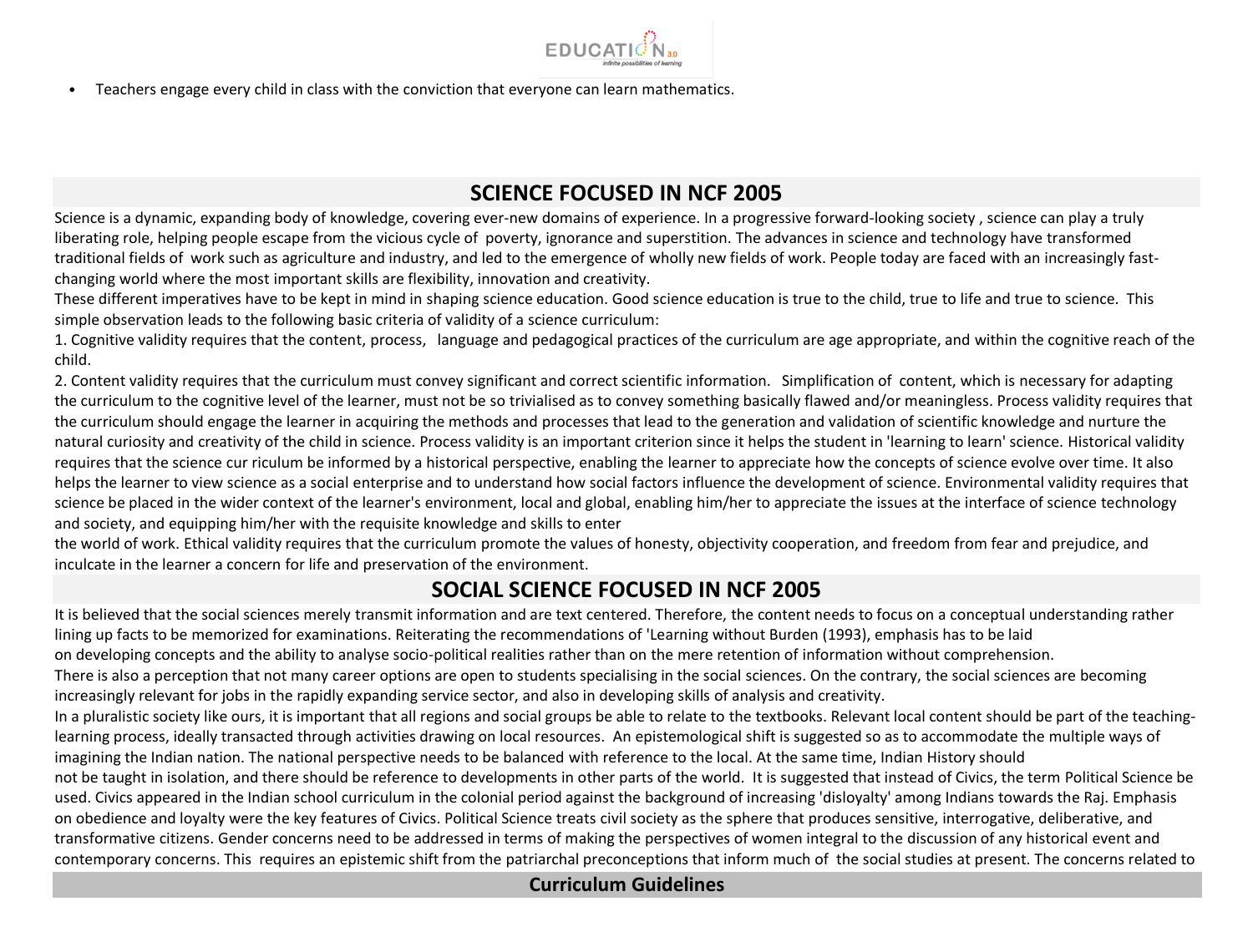

the health of children, and also those related to social aspects of changes and developments occurring in them during adolescence like changing relationships with parents, peer group, the opposite sex and the adult world in general, need to be addressed appropriately. The responses to the health needs of children and adolescents/youth through policies and programmes at different levels are closely related elements of these concerns. The concept of human rights has a universal frame of reference. It is imperative that children are introduced to universal values in a manner appropriate for their age. Reference to day-to-day issues, e.g. the problem of getting water, can be discussed so that young students become aware of issues related to human dignity and rights.

### **KEY LIFE SKILLS**

Based on the guiding principal the following life skills are touched upon in Experiential Learning Projects, as suggested by World health Organisation (W.H.O) recommended by Central Board of Secondary Education (CBSE):

Life skills have been defined as "the abilities for adaptive and positive behavior that enable individuals to deal effectively with the demands and challenges of everyday life" (WHO). 'Adaptive' means that a person is flexible in approach and is able to adjust in different circumstances. 'Positive behavior' implies that a person is forward looking and even in difficult situations, can find a ray of hope and opportunities to find solutions. The terms 'Livelihood skills' or occupational/vocational skills refer to capabilities, resources and opportunities to pursue individual and household economic goals and relate to income generation. Thus, Life skills are distinct from livelihood skills.

Life skills include psychosocial competencies and interpersonal skills that help people make informed decisions, solve problems, think critically and creatively, communicate effectively, build healthy relationships, empathize with others, and cope with managing their lives in a healthy and productive manner. Essentially, there are two kinds of skills - those related to thinking termed as "thinking skills"; and skills related to dealing with others termed as "social skills". While thinking skills relate to reflection at a personal level, social skills include interpersonal skills and do not necessarily depend on logical thinking. It is the combination of these two types of skills that are needed for achieving assertive behaviour and negotiating effectively. "Emotional" can be perceived as a skill not only in making rational decisions but also in being able to make others agree to one's point of view. To do that, coming to terms first with oneself is important. Thus, self management is an important skill including managing/coping with feelings, emotions, stress and resisting peer and family pressure. Young people as advocates need both thinking and social skills for consensus building and advocacy on issues of concern.

- Self Awareness (Psychic + Spiritual)
- Awareness of things around (Psychic)
- To relate with living & non-living things around (Vital + Mental + Psychic)
- Freedom with Responsibility (Vital + Psychic)
- **Explore the Unknown (Vital + Psychic)**
- Leadership qualities (Physical + Vital + Mental)
- Gratitude, respect, sharing, bonding, etiquette (Vital + Mental + Psychic)
- Beauty, Compassion, Love (Psychic + Spiritual)
- Passion to Learn (Mental + Psychic)
- Concentration (Mental)
- Silence & Meditative mind (Psychic + Spiritual)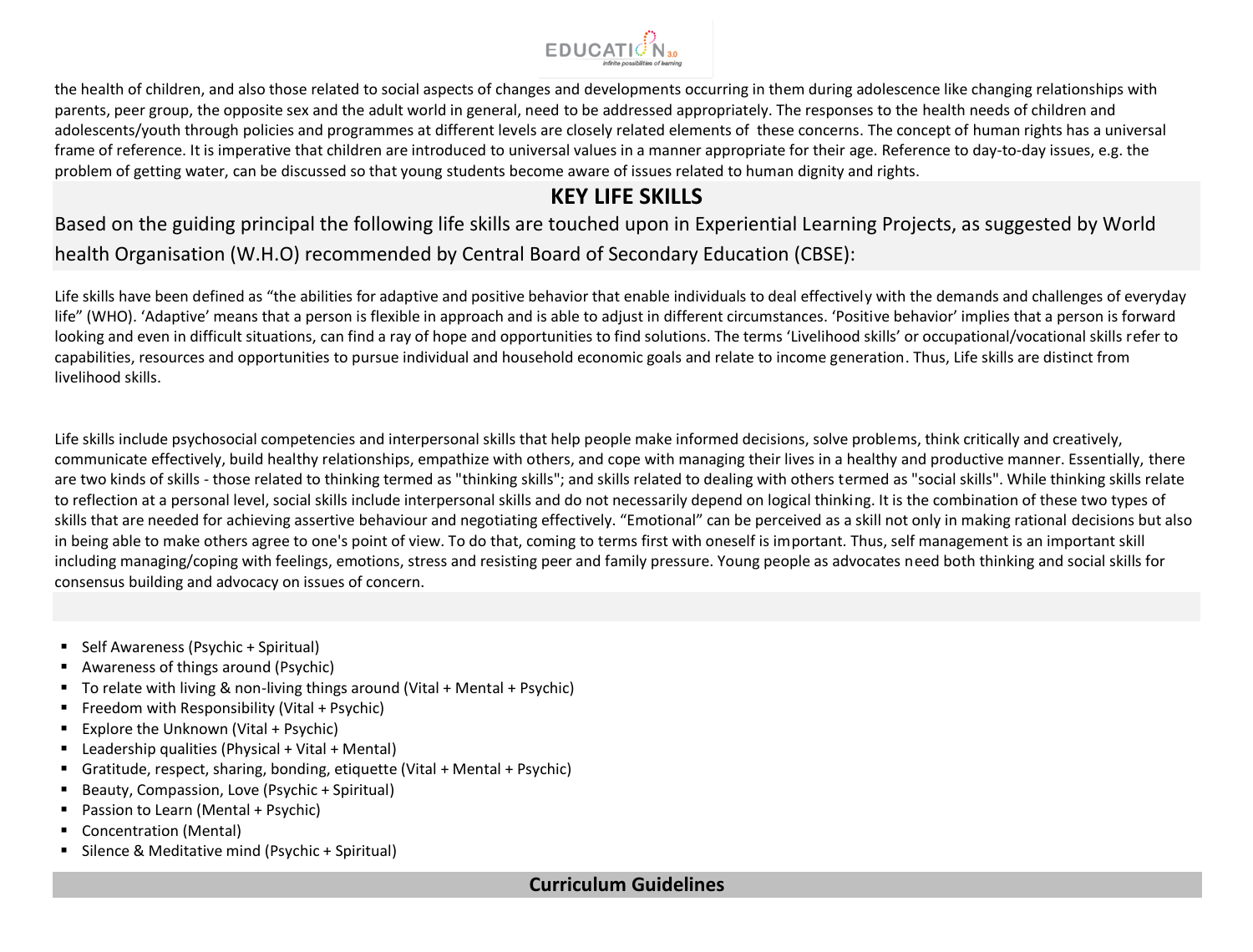

- Self Learning capabilities (Mental)
- **Physical fitness (Physical)**
- Role Model (Physical + Vital + Mental)

# **OFFERRING - EDU LAB**

#### **EduLab….**

- Converting the current classroom into a world of dream
- Installing world class experiential learning apparatus /equipment's (living & non living)
- Providing 360 degree experiential learning solution through project based learning
- Implemented across all grades currently till Class VII
- 20 days per academic year per section of 3 hrs per day

#### **What is it?**

- A lab will be created with various equipment, apparatus, displays, materials, living organisms etc.
- A trained experiential learning facilitator will be there to conducts various projects as per class specific plan
- Children build up projects in groups and executes it through exploration, investigation, inquiry and evaluation
- Orient educators and parents in  $21<sup>st</sup>$  century learning process

#### **How will it take place?**

- **Engagement with educators** to share and extend ideas in executing experiential based learning program
- **Student's engagement** in various hand-on activities as per the project plan.
- **Support to students** by a educator for implementing it in 20 days for 3 hrs/day per academic year
- **Project/Activity sheets** for students in application of the concepts or topics.
- **Evaluation** as per CCE guidelines. Also a three way assessment
- **Outcome** of the projects through exhibition/shows/festivals/screening.

#### **Who is it for?**

• Nursery till Class VII students

#### **Where will this program take place?**

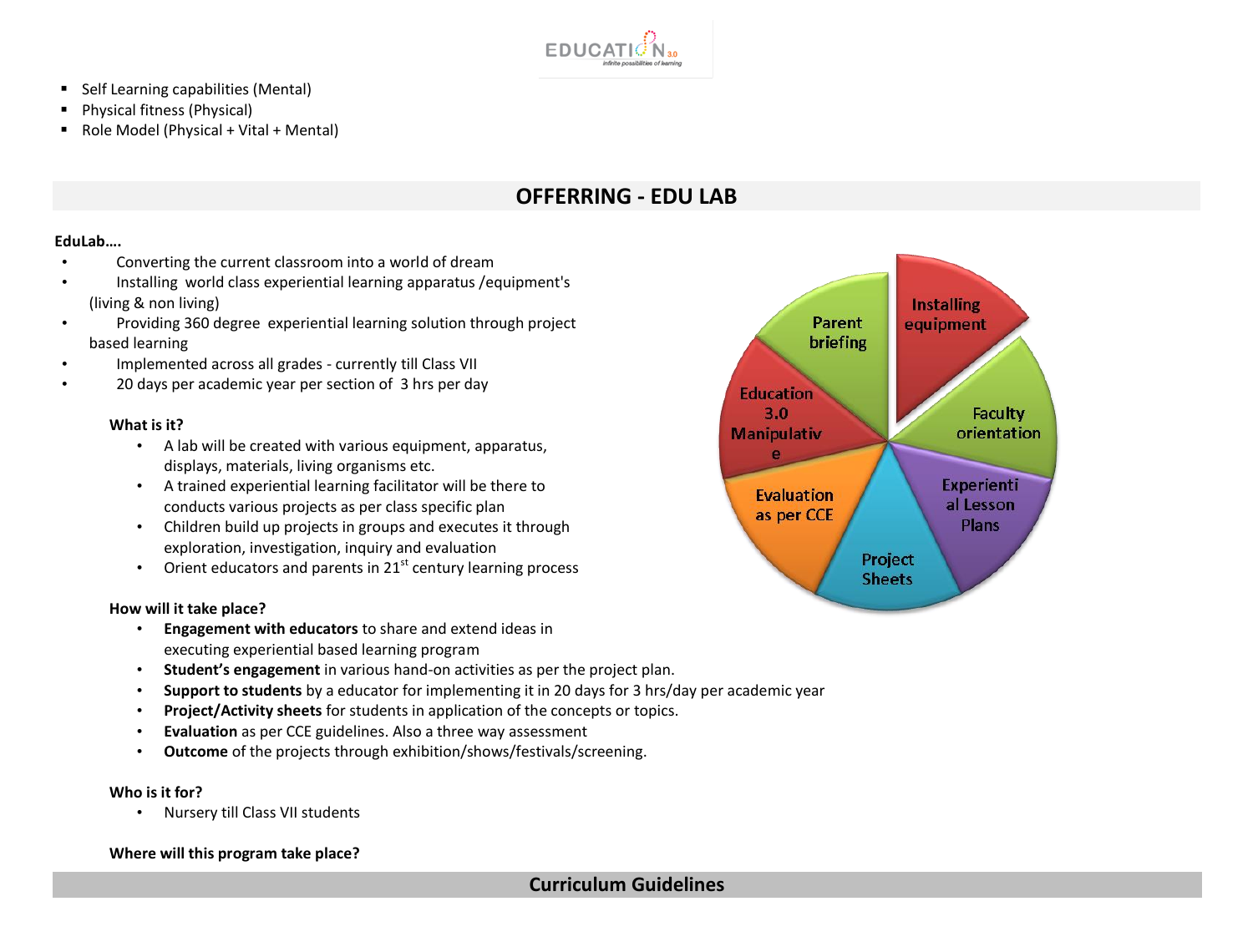

• Inside ED Lab , At your school premises., School neighborhood , Nearby village

#### **When to conduct Education 3.0?**

• From the beginning of any academic year and during the school time.

# **MAJOR THEMES UNDERTAKEN**

*Based on NCF and Supported by NCERT, SSERT, CBSE, ICSC syllabus guidelines as per specific grade* 

| <b>Themes</b>                 | <b>Class III</b>                                                                                                                                                                                                                                            | <b>Class IV</b>                                                                                                                                                                                                                                       | class V                                                                                                                                                                                                                                                                                   |
|-------------------------------|-------------------------------------------------------------------------------------------------------------------------------------------------------------------------------------------------------------------------------------------------------------|-------------------------------------------------------------------------------------------------------------------------------------------------------------------------------------------------------------------------------------------------------|-------------------------------------------------------------------------------------------------------------------------------------------------------------------------------------------------------------------------------------------------------------------------------------------|
| <b>Near and Far</b>           | • Things around us -living and non-living<br>• Living things _ plants and animals<br>• Physical similarities and differences<br>between human beings and animals<br>• External body parts,<br>• Physical features of the locality                           | • Similarities and differences between living<br>and non-living things<br>• Parts of a plant and their functions - roots,<br>stem, leaf, flower and seed<br>• Main internal organs of the body - names<br>and their recognition                       | • Meaning of the environment-living and non-<br>living and interaction between them<br>• Similarities and differences between plants<br>and animals<br>• Main internal organs (lungs, heart and<br>stomach) of human body and their functions                                             |
|                               | • The earth, the sun, the moon and the stars                                                                                                                                                                                                                | . Physical features of the locality - natural<br>and man-made changes like roads, buildings,<br>dams, canals, drains, markets, factories,<br>boats, railways<br>• Simple natural phenomena-day and night,<br>thunder and lightning, rainbow           | • Physical features of hills, plains, deserts,<br>valleys<br>• General features of people, plants and<br>animals of these regions<br>• Importance of plants and animals - land and<br>water<br>• Weather and climate (local), their effects on<br>daily life                              |
| Food, Water and Air           | • Need for clean food, air and water<br>• Different types of food                                                                                                                                                                                           | • Sources of food and water<br>• Need for variety of food items<br>• Safe storage and ways of handling of food<br>and water                                                                                                                           | • Dependence on environment for food<br>• Healthy combination of food items<br>· Different types of food - body building,<br>energy providing and protective (against<br>diseases                                                                                                         |
| <b>Shelter &amp; Clothing</b> | • Shelters of other living beings (nests, caves,<br>burrows, water bodies)<br>• Qualities of a good shelter (house) for safe<br>and healthy living (sunlight, ventilation and<br>sanitation)<br>• Need for clothes, types of clothes, keeping<br>them clean | • Types of houses in relation to different<br>climates<br>• Materials used to construct houses<br>• Sources of raw material for clothes (plants<br>and animals)<br>• Different types of clothes worn in various<br>physical and cultural environments | • Buildings in the locality - school, panchayat<br>ghar, health centre, post office, railway<br>station, police station. Need for their proper<br>maintenance<br>• Different types of fibres and their sources<br>(plants, animals and man-made)<br>• Various stages in making of fabrics |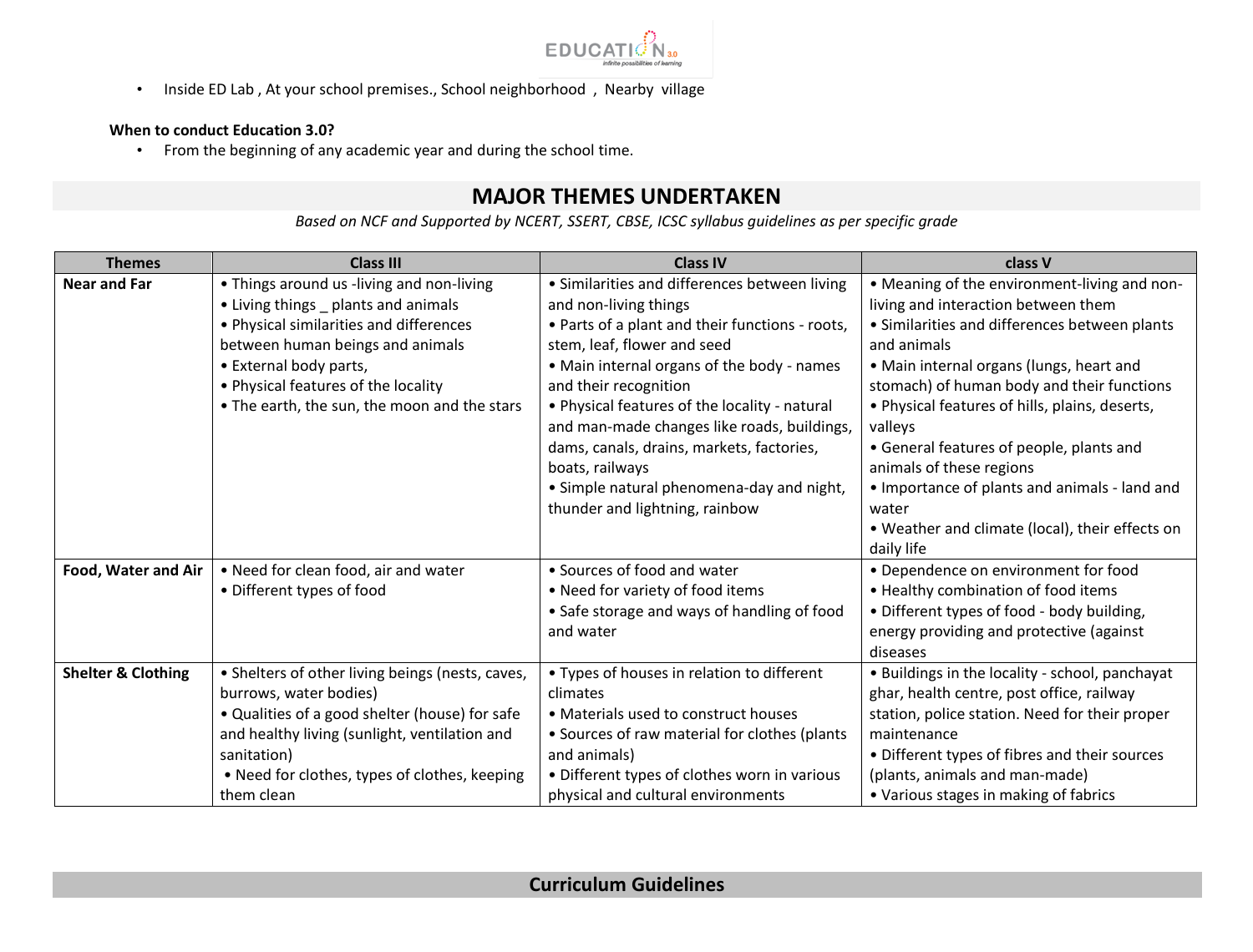

|                           |                                                                                                |                                                                                           | class VIII                                                                                       |
|---------------------------|------------------------------------------------------------------------------------------------|-------------------------------------------------------------------------------------------|--------------------------------------------------------------------------------------------------|
|                           |                                                                                                | • Local agencies involved in community<br>services and their roles                        | earthquake, flood                                                                                |
|                           |                                                                                                | and children with special needs<br>• Need for taking care of public property              | monuments<br>• Simple safety measures in the event of fire,                                      |
|                           |                                                                                                | • Care of the old, the sick, young children                                               | wells, sanctuaries, museums and historical                                                       |
|                           | the locality                                                                                   | disposal                                                                                  | • Care of parks, gardens, orchards, ponds,                                                       |
|                           | • Care of plants and animals including pets in                                                 | · Local agencies responsible for waste                                                    | harvesting                                                                                       |
|                           | throwing things into drains/water-bodies                                                       | recycling of waste material                                                               | • Common ways of water conservation, water                                                       |
|                           | scratching/defacing walls/tree trunks,                                                         | . Ways of minimising pollution re-use and                                                 | effect on the environment                                                                        |
|                           | • Keeping the surroundings clean avoiding<br>spitting, littering, plucking leaves and flowers, | . Pollution of air, water, land and the factors<br>responsible for this                   | and animals<br>• Deforestation and urbanisation and their                                        |
|                           | air and water                                                                                  | electricity at home and at the school                                                     | • Interdependence of human beings, plants                                                        |
|                           | • Simple ways to minimise contamination of                                                     | . Ways of saving food, water, fuel and                                                    | energy                                                                                           |
|                           | and water                                                                                      | • Need for preserving resources                                                           | • Renewable and non-renewable sources of                                                         |
| <b>Surroundings</b>       | • Factors responsible for contamination of air                                                 | forest, water, animals, food, energy and land                                             | preservation and conservation                                                                    |
| <b>Taking Care of the</b> | • Natural resources_air, water and soil                                                        | • Acquaintance with natural resources                                                     | • Major natural resources_ need for their                                                        |
|                           |                                                                                                | • Traffic symbols, safety rules and need for<br>following them                            | human life                                                                                       |
|                           | the school and on the road                                                                     | and television)                                                                           | communication systems on environment and                                                         |
|                           | . Need for following safety rules at home, at                                                  | utility (post, telephone, newspaper, radio                                                | • Effect of advancement in transport and                                                         |
| communication             | • Modes of communication                                                                       | . Need for communication, its means and                                                   | pollution related to air, water and noise                                                        |
| <b>Transport and</b>      | • Means of transport in the locality                                                           | • Various modes of transport                                                              | • Simple measures to be practised to reduce                                                      |
|                           |                                                                                                | neighborhood)                                                                             |                                                                                                  |
|                           |                                                                                                | surroundings (School, home and                                                            | and hygiene                                                                                      |
|                           | surroundings (School, home and<br>neighbourhood)                                               | good health<br>• Care of belongings and immediate                                         | • First aid as a safety measure<br>• Personnel responsible for community health                  |
|                           | • Care of belongings and immediate                                                             | • Proper habits for personal cleanliness and                                              | and protection against infectious diseases                                                       |
|                           | good health                                                                                    | • Effect of body                                                                          | • Precautions for maintaining proper health                                                      |
|                           | • Proper habits for personal cleanliness and                                                   | school                                                                                    | cold, flue, diarrhea                                                                             |
| <b>Health and Hygiene</b> | . Need to take care of the different body                                                      | • Different kinds of waste at home and in                                                 | • Some common infectious diseases-common                                                         |
|                           |                                                                                                |                                                                                           | drama and puppetry                                                                               |
|                           | books, games, radio, television                                                                | television, drama and puppetry.                                                           | markets, story books, games, radio, television,                                                  |
|                           | • Family functions and their importance<br>• Various means of recreation at home-story         | weekly markets, story books, games, radio,                                                | • Types of recreational activities in the locality<br>- fairs, games, folk dances, music, weekly |
| <b>Festivals</b>          | singing                                                                                        | • Types of recreational activities in the<br>locality _ fairs, games, folk dances, music, | international days                                                                               |
|                           |                                                                                                |                                                                                           |                                                                                                  |
| <b>Functions and</b>      | • Celebrations in the school and community                                                     | • Celebration of festivals and national days                                              | • Celebration of important national and                                                          |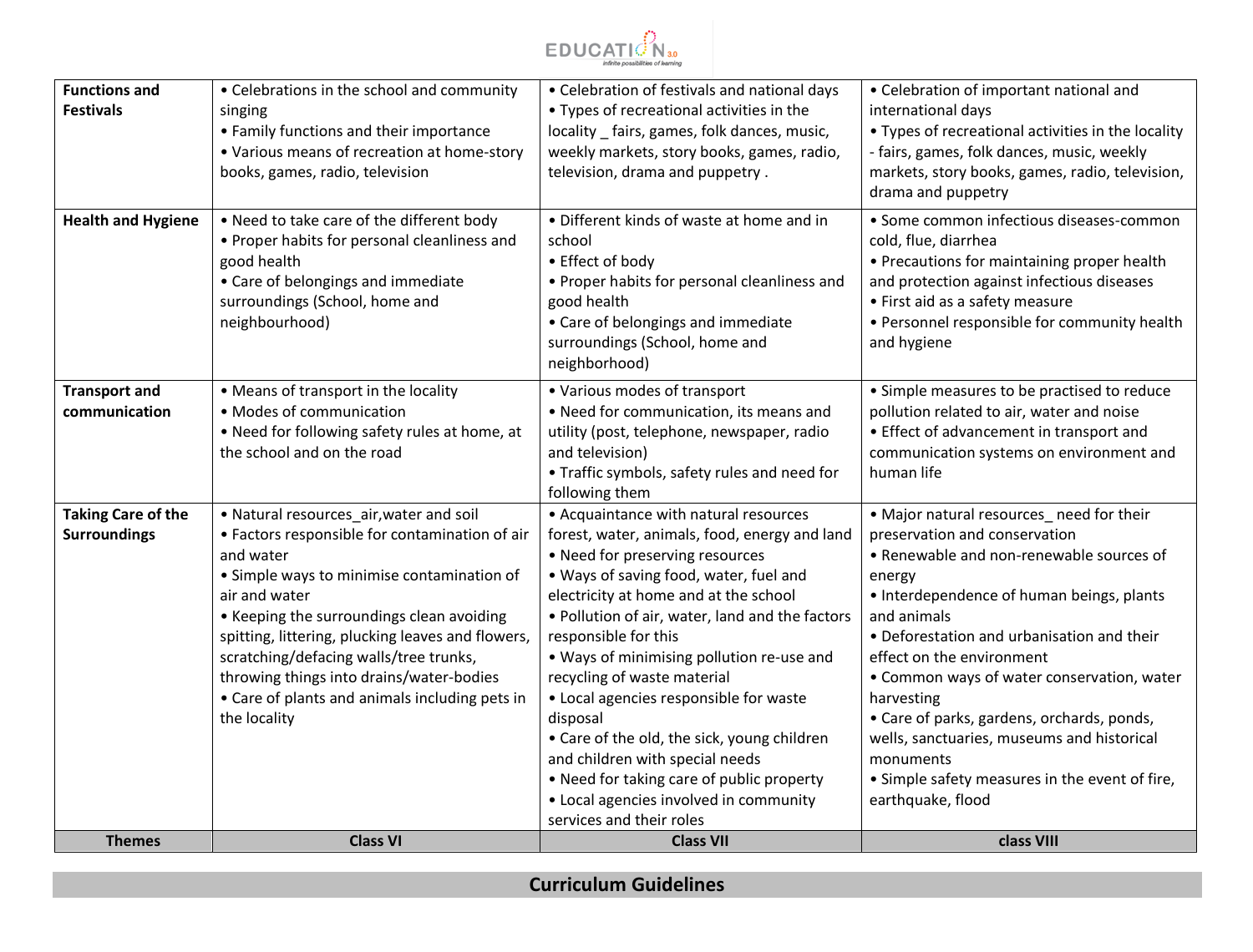

| <b>Near and Far</b>                      | • Life in diverse regions<br>Sharing space                                                                                                                                      | Every animal has a positive role in the<br>environment<br>Preventing wastage of electricity<br>$\blacksquare$                                                                                                                                                          | Death trap<br>Fossil fuel is not forever<br>Judicious use of fuels<br>Global warming                                                                                         |
|------------------------------------------|---------------------------------------------------------------------------------------------------------------------------------------------------------------------------------|------------------------------------------------------------------------------------------------------------------------------------------------------------------------------------------------------------------------------------------------------------------------|------------------------------------------------------------------------------------------------------------------------------------------------------------------------------|
| <b>Plants and animals</b>                | • Getting to know trees<br>Where do animals live?<br>Importance of terrace farming<br>$\bullet$<br>All plants are useful<br>$\bullet$<br><b>Compassion for living creatures</b> | Knowing some plant disease<br>Study of migratory birds<br>Pets! To have or not to have<br>My tree neighbors<br>Fibres obtained from animals<br>Forest: Our treasure<br>Save paper, save tree and save<br>environment<br><b>Exploring sericulture</b><br>$\blacksquare$ | Quality of soil and crop production<br>$\blacksquare$<br>Pests - Uninvited guests<br>Abode of wildlife<br>Mosquitoes woes<br>Dangers of deforestation<br>$\blacksquare$      |
| Food, Water and Air                      | Beauty in diversity<br>$\bullet$<br>Nutrients in food<br>Creating your own garden<br>$\bullet$                                                                                  | Cyclone and its impact<br>Water harvesting<br>Drastic change in environment disturb<br>well adapted animals<br>Creating awareness about wastage of<br>water due to negligence                                                                                          | Estimation of particulate pollution in air<br>٠<br>Elixir of life - water<br>Hazards of air pollution<br>Monitoring of air pollution<br>Judicious use of water in irrigation |
| <b>Art and Culture</b>                   | Development of urban slums<br>$\bullet$<br>Knowing about cave art<br>$\bullet$<br>Exploring community craftsperson<br>$\bullet$<br>Great personalities of the past              | Pottery as a craft<br>Industrialisation, globalisation and<br>indigenous crafts                                                                                                                                                                                        | Handicraft items of different states<br>$\blacksquare$<br>Ancient art as communication and history                                                                           |
| <b>Functions and</b><br><b>Festivals</b> | Exploring historical objects and places<br>$\bullet$<br>Exploring the history of a village or a city                                                                            | Preservation of historical structures:<br>$\blacksquare$<br>Our responsibility                                                                                                                                                                                         | Festivals and function of different states<br>$\blacksquare$<br>in specific period of time.                                                                                  |
| <b>Health and Hygiene</b>                | • Reducing wastage of food                                                                                                                                                      | Diseases associated with the human<br>digestive system                                                                                                                                                                                                                 | Pollution and diseases<br>$\blacksquare$<br>Diseases and their prevention<br>Vaccination - A shield<br>٠                                                                     |
| <b>Transport and</b><br>communication    | Controlling vehicular pollution                                                                                                                                                 | Different types of vehicle<br>Modes of communications                                                                                                                                                                                                                  | Function of a airplane and rocket                                                                                                                                            |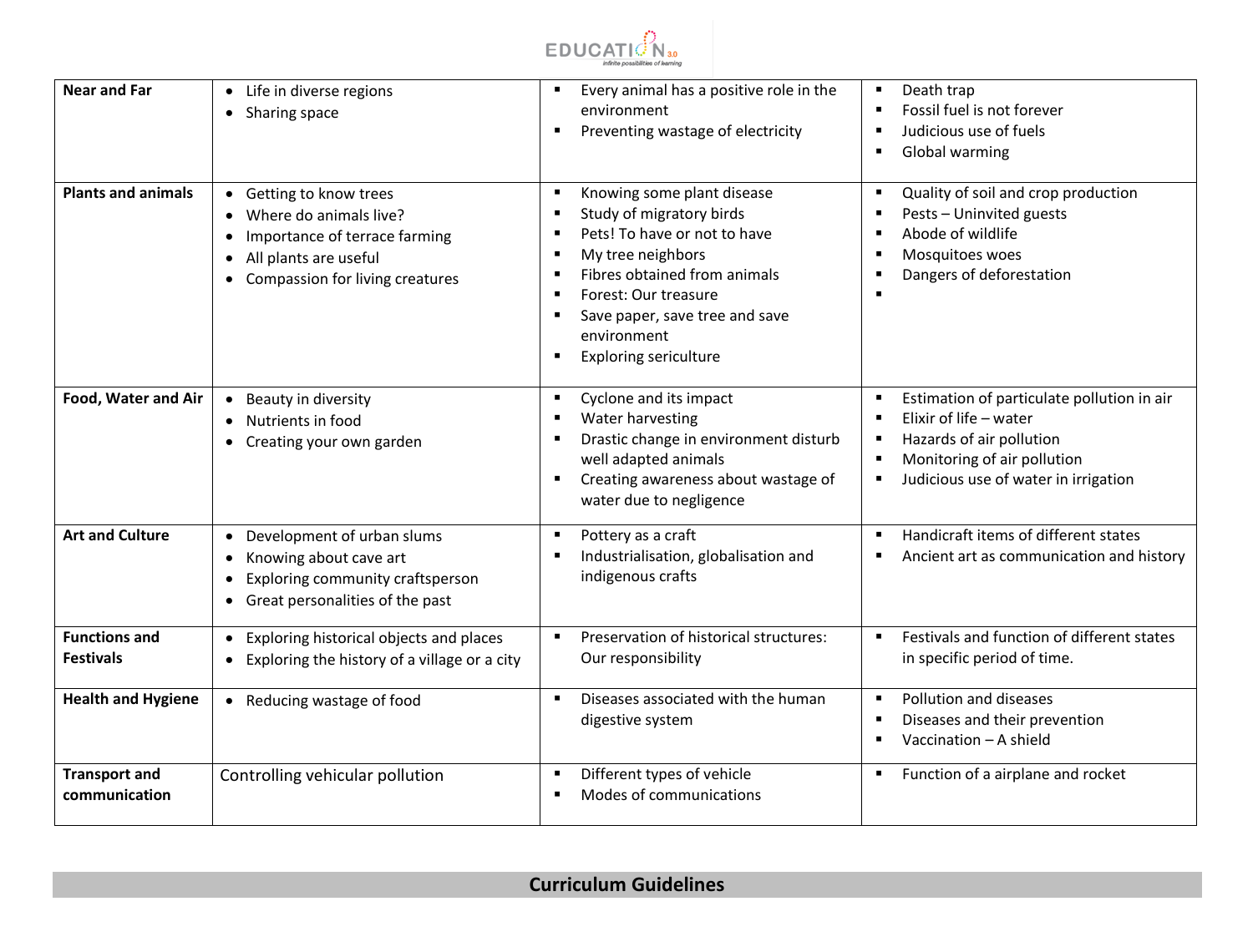

| <b>Taking Care of the</b> | Let's keep our surroundings clean | Changes in the surroundings and their  | Where should the waste go? |
|---------------------------|-----------------------------------|----------------------------------------|----------------------------|
| Surroundings              |                                   | effect                                 | Noise pollution            |
|                           |                                   | Waste in the market: where does it go? | Saviours of our enviroment |

### **ACTIVITIES AND PROJECTS**

| Projec<br>$\ldots$ ctivities $\ldots$<br>* domains<br>Exempla |
|---------------------------------------------------------------|
|---------------------------------------------------------------|